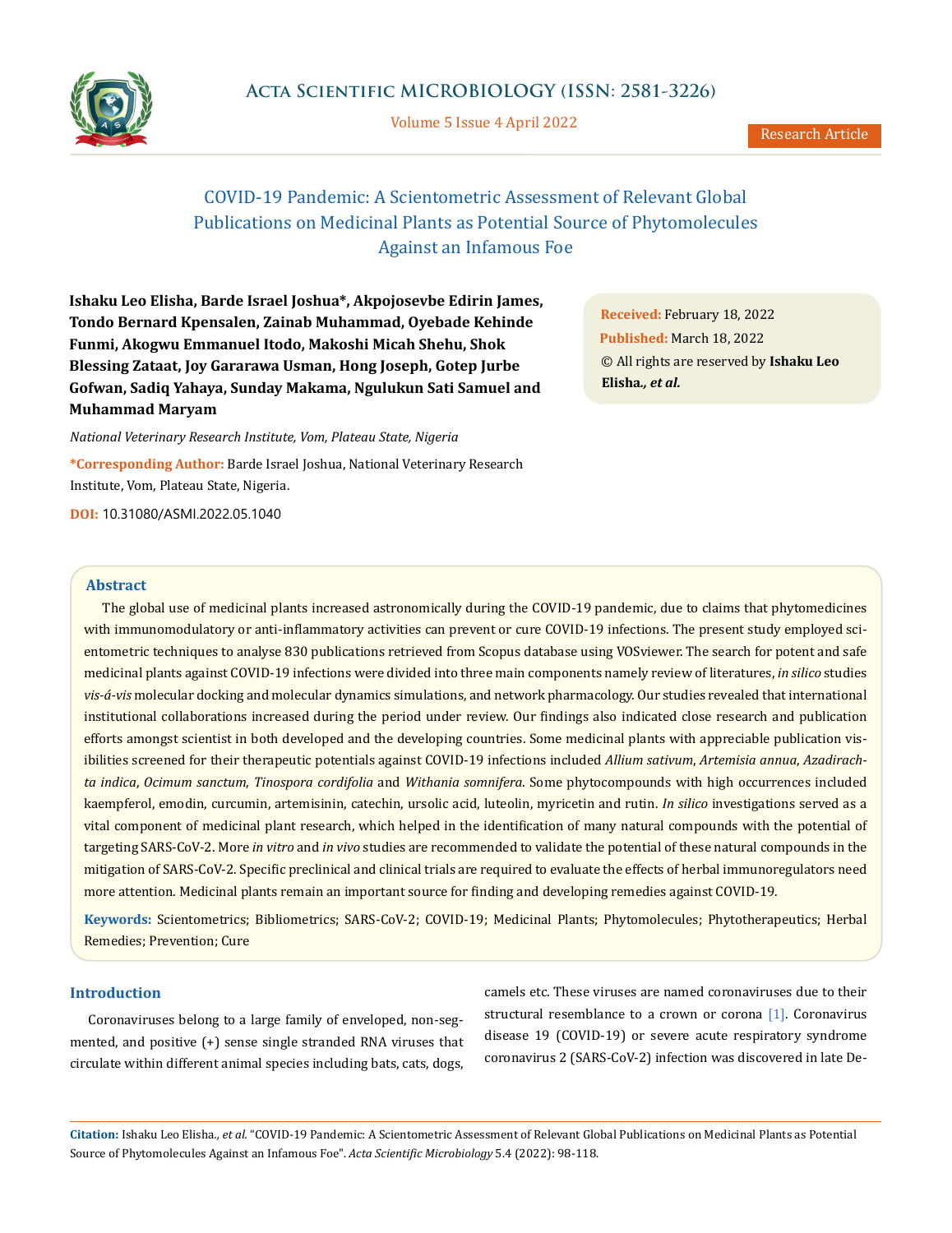cember 2019, in Wuhan China [2]. The disease severity of SARS-CoV-2 especially in the elderly and patients with co-morbidities, is characterized by hypercytokinemia, an exaggerated immune response associated with an uncontrolled and excessive release of proinflammatory cytokine mediators also known as cytokine storm [3].

Concerns and worries within communities, especially amongst the middle- and low-income groups acutely affected by the economic impact of forced lockdowns, led to increased interest in exploring alternative choices of medicinal plant-based therapeutics [4]. The global use of medicinal plants increased astronomically during the COVID-19 pandemic  $[5]$ , largely due to claims or beliefs that phytomedicines with immunomodulatory activities can prevent or cure COVID-19 infections [6]. Other reports indicated that herbal medicines with anti-inflammatory properties may be effective in managing COVID-19 infections via the inhibition of viral entry and replication, mitigation of cytokine storm, immunomodulatory activity and organ protection  $[1,7]$ . There is currently no specific antiviral drug for the treatment of COVID-19. Most treatment strategies focus on symptomatic management and supportive therapy. As such, several drug discovery efforts are ongoing for potent therapeutic agents, with medicinal plants gradually gaining ascendancy [8]. The investigation of bioactive compounds with specific anti-COVID 19 therapeutic efficacy is the primary focus of many biomedical researches. In view of the latter, *in silico* and network pharmacology has become a very important tool in the quick discovery of drugs against SARS-CoV-2 infections [9].

The information on the potentials of medicinal plants and/or natural products to combat COVID-19 is based on data-driven approaches such as literature surveys using online databases like Scopus, Web of Science, Google scholar, PubMed etc., and the application of rational computational chemical biology techniques [10]. Specifically, molecular docking is foremost amongst some of the drug discovery efforts. In *silico* techniques were used to investigate a plethora of medicinal plants, such as *Glycyrrhiza glabra*, *Hibiscus sabdariffa*, *Cichorium intybus*, *Chrysanthemum coronarium*, *Nigella sativa*, *Anastatica hierochuntica*, *Euphorbia spp*, *Psidium guajava*, *Withania somnifera* (Ashawagandha), *Tinospora cordifolia*, *Allium sativum* (Garlic), *Zingiber officinale* (Ginger), *Curcuma longa* (Turmeric), Cinnamon, *Moringa oleifera* (Drumsticks), *Azadirachta indica* (Neem), *Ocimum tenuiflorum*, *Ocimum sanctum*, *Camel-* *lia sinensis* (Green tea), *Astragalus membrenaceus*, *Piper longum*, *Phyllanthus emblica*, *Cinchona officinalis*, *Curcuma xanthorrhiza*, *Althaea officinalis*, *Commiphora molmol*, *Hedera helix*, *Sambucus nigra*, *Andrographis paniculata*, *Echinacea angustifolia*, *Echinacea purpurea*, *Eucalyptus globulus* essential oil, *Justicia pectoralis*, *Vernonia amygdalina*, *Eurycoma longifolia Magnolia officinalis*, *Mikania glomerata*, *Pelargonium sidoides*, *Pimpinella anisum*, *Salix spp*, *Sutherlandia frutescens*, *Hypoxis hemerocallidea*, *Xysmalobium undulatum*, *Acacia senegal* and *Epilobium hirsutum*.

99

Approximately, 16500 phytoconstituents were investigated for their ability to prevent or inhibit the replication of SARS-CoV-2 RNA by targeting viral proteins, enzymes and modulation of the host's immunity [1,4,5,8,11-13]. Flavonoids, are very important specialised metabolites of plants, that have long been studied for their therapeutic interventions in inflammatory diseases due to their cytokine-modulatory effects [3]. Some of the compounds with activity against prostaglandin G/H synthase (PTGS2), interleukin 2 (IL2), interleukin 1 beta (IL1b), vascular cell adhesion molecule 1 (VCAM1) and tumor necrosis factor (TNF) include quercetin, ursolic acid, kaempferol, isorhamnetin, luteolin, glycyrrhizin, acetoside, glyasperin, arabic acid, L-canavanine, hypoxoside, uzarin isorhamnetin, and several flavonoid compounds and apigenin [8,12]. Other phytocompounds found in many plants with the potentials of reducing the symptoms of acute respiratory distress syndrome (ARDS) symptoms include resveratrol, a phenolic compound with the potential to suppress cytokine storm and severe inflammation caused by SARS-CoV-2, and with strong activity against various types of DNA/RNA viruses

The COVID-19 pandemic has not yet been fully controlled considering the recent spate of outbreaks of COVID-19 variants globally. Consequently, bibliometric analysis of medicinal plant publications in relation to COVID-19 infection mitigation is very important and timely. The current undertaking will help identify related subjects that require further research. The basic idea of bibliometrics is to quantify academic or research output of authors, regions and institutions; inferences are usually drawn from figures (networks), number of occurrences (size of the node), association or connection of items [14]. Thus, to provide insights into future research priorities, the present study evaluated publications related to medicinal plant researches on COVID-19 and analyzed current top publications, most productive journals, countries and institutions.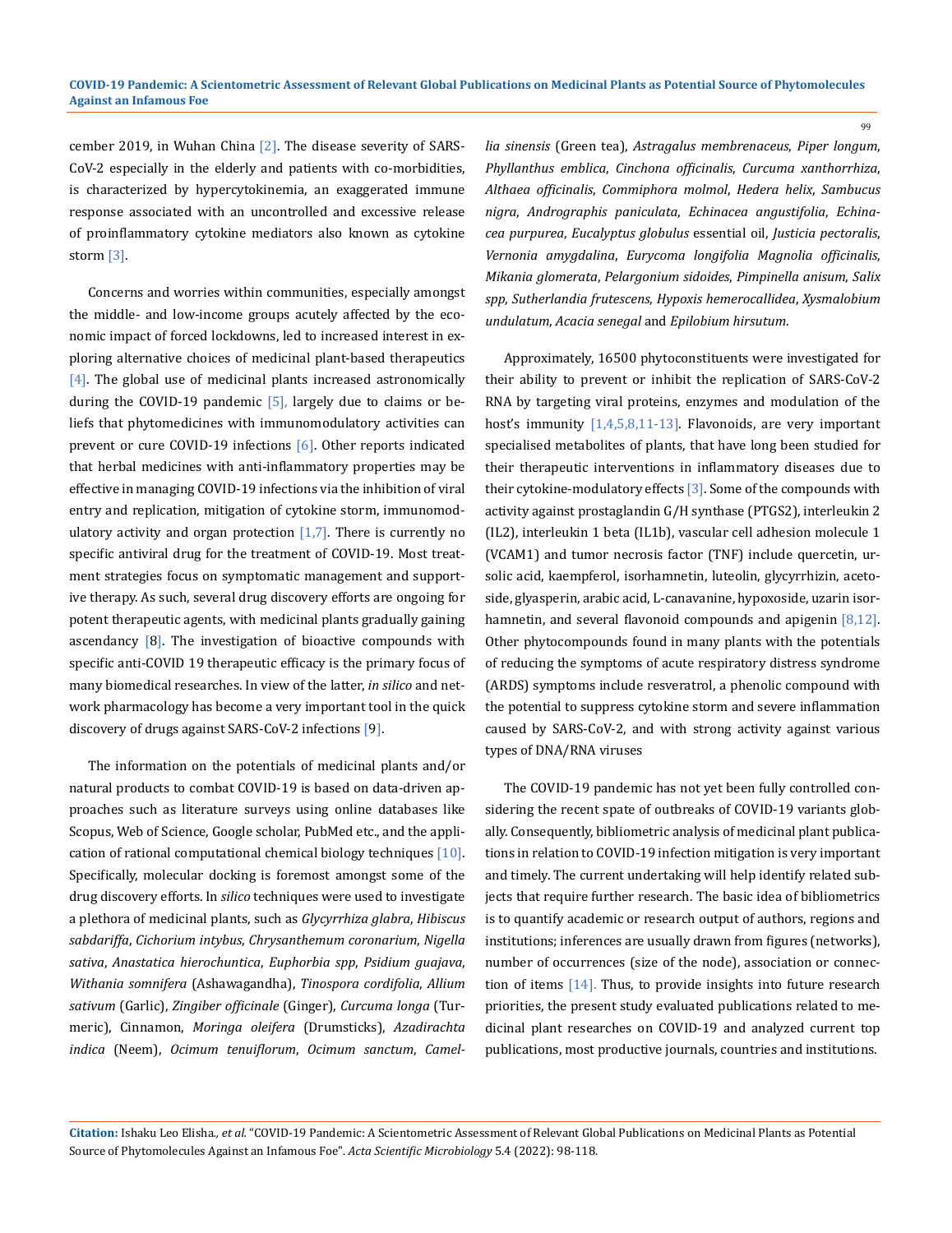#### **Methodology**

#### **Data source**

Data was retrieved from Scopus database (https://www.scopus.com) on the 5<sup>th</sup> of January 2022. Keywords such as "COVID-19" OR "SARS-CoV-2" OR "nCoV-2" AND "Medicinal plants" OR "Phytotherapeutics" OR "Phytotherapy" were searched in the – Title-Abstract-Keyword field. The edited dataset was saved as \*.csv file and exported to visualisation of similarities viewer (VOSviewer) for further scientometric analysis. VOSviewer is a free licensed user-friendly software. It is Java powered and able to generate highresolution visual images of bibliographic networks. The software offer opportunities for researchers to examine bibliographic work [15,16].

#### **Data analysis**

Methods used by Elisha and Viljoen  $[17]$ , were adopted with some modifications. Briefly, documents retrieved were analysed using the Scopus built-in function to "analyse data", while VOSviewer was used to determine the co-occurrence of terms in the title and abstract field, generate term maps and explore bibliographic data for research themes. Default settings and in some instances, parameters were adjusted to construct and analyse network maps and other visualisations.

### **Result and Discussion**

Within the purview of documents retrieved from Scopus database this is the first bibliometric study summarizing relevant evidences on the potential use of medicinal plants and other natural products via qualitative surveys, *in vitro* and to large extent *in silico* studies. Publication output is quickly rising partly due to the urgency to discover new, effective and safe herbal medicines or specialised metabolites with anti-COVID-19 potentials. Knowledge of existing publications may help researchers better understand issues that require further research.

#### **A summary of retrieved publication statistics**

This study covered the year 2020-2021, a period that has recorded remarkable scientific researches and advancements on COVID-19. The year 2020 had 273 publications, while 2021 had 557 related papers. The total number of articles analysed was 830 publications, with total citations of 7999 and H-index 39. The document types were full research articles (476), review papers (282), while letters, conference papers, editorial, book chapter, notes, short surveys were 72 respectively. The most important forms of written output were publications in journals.

### **Performance analysis of authors, journals, regions and contributing institutions**

A total of 4122 authors participated in all the publications and approximately, 0.58% of the authors had  $\geq$  5 publications. Furthermore, 1.24% of the authors individually published  $\geq 4$  papers, while 3.25% published  $\geq$  3 articles and 11.8% published at least ≥ 2 documents respectively. The aforementioned, suggests greater opportunities for scientist to venture more into this field of research. Worthy of note is that during the period under review, 370 journals contributed in the publications. These journals have high visibility with high impact factors, they traverse a plethora of publication titles across disciplines. Most of the sources have similar objectives which include investigating medicinal plants known to have antiviral activities; specific attention on COVID-19 infection. The scope of some of these journals included organic chemistry, medicinal chemistry, natural products, inorganic chemistry, basic and clinical pharmacology, pharmacy and toxicology. In many instances, the journals concentrated on publications targeting clinical applications of herbs and natural products in medicine. Other sources published research outcomes on the mechanism of action of plant extracts or isolated bioactive phytoconstituents using -omics and computational technologies, general translational research, drug target identification, network pharmacology, virtual drug design and combinational therapy.

In-depth analysis of the density map (Figure 1), revealed that the ten most productive sources included the Journal of Biomolecular Structure and Dynamics with 37 documents, 1035 citations and current impact factor 3.392, this was followed by Molecules (35:257:4.411); Frontiers in Pharmacology (33:249:5.81); Phytotherapy Research (27:256:5.882); International Journal of Research in Pharmaceutical Sciences (25:27:0.604); Phytomedicine (14:213:5.34); IOP Conference series: Earth and Environmental Science (13:4:0.41); Pharmacological Research (10:438:7.65); Natural Product Communications (9:44:0.96) and Current Pharmaceutical Design (9:16:2.208) respectively. Molecules had the strongest total link strength with 27.3% of all the sources that contributed in the entire publications. This is an indication of the weight of association or connection with other journals in the cur-

**Citation:** Ishaku Leo Elisha*., et al.* "COVID-19 Pandemic: A Scientometric Assessment of Relevant Global Publications on Medicinal Plants as Potential Source of Phytomolecules Against an Infamous Foe". *Acta Scientific Microbiology* 5.4 (2022): 98-118.

100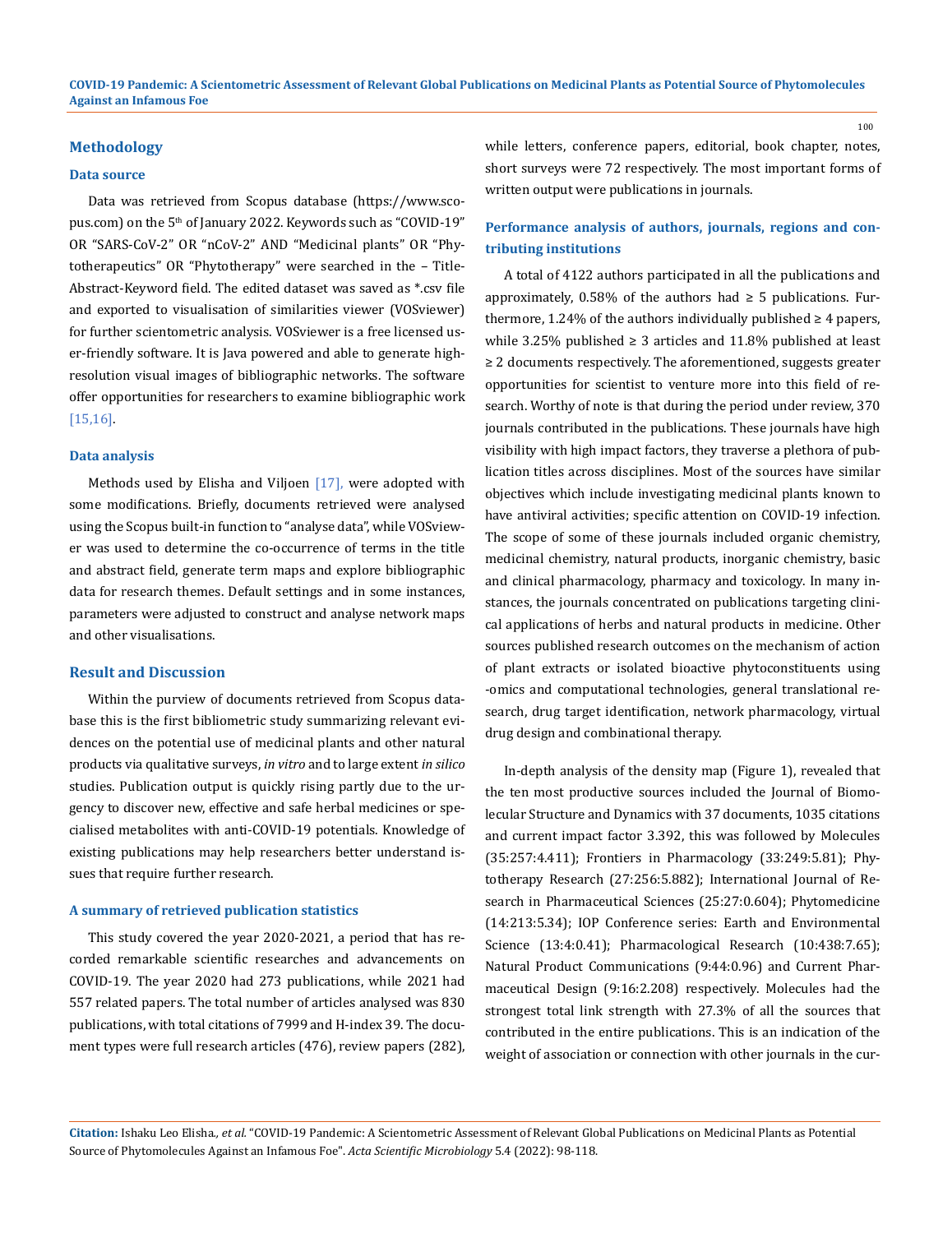101

rent field of study, referenced or co-cited or have close match to publication titles or subject areas. Frontiers in Pharmacology was second with 19.5% connection to other sources, Phytotherapy Research, 14.1% and Journal of Biomolecular Structure and Dynamics 13.8% respectively. A limitation in VOSviewer visualisation is the inability of some items in the network to be captured because they are masked by other items with large nodes or bubbles. The subject areas covered in this bibliometric study have the highest to the lowest categories in pharmacology, toxicology and pharmaceutics (42%), medicine (37.1%), biochemistry, genetics, and molecular biology (32%), agricultural and biological sciences (15.1%), chemistry (14%), immunology and microbiology (9.2%), computer science (3.7%) respectively.



Figure 1: Density visualisation of the most productive journals in medicinal plants and related research towards prevention or cure of COVID-19 (SARS-CoV-2) infections globally.

Ninety-eight (98) countries or regions participated in the current study. The legend in Figure 2 describes the publication weight of the different countries. The leading and most productive countries in the literature analyzed were India (259 publications representing 31.2% of total documents), China (112 articles, 13.4%), United States (84 articles, 10.1%), Saudi Arabia (56 articles, 6.7%) and Egypt (42 articles, 5.1%) respectively. The most cited countries were China (2273 citations), India (2160 citations), Saudi Arabia (897 citations), United States of America (792 citations), and United Kingdom (609 citations). The co-authorship evaluation of the contributing countries based on the closeness of nodes and the

thickness of the connecting lines in the visualisation networks indicated a very strong association between India, USA, South Korea, France, Lebanon and Finland; a strong publication or research connection with Saudi Arabia and moderate publication partnership with United Kingdom, Nigeria, Israel, South Africa and Malaysia. China had a very strong research association with Brazil, Austria, Germany, Iran and Malaysia, while a strong connection with Hong Kong, Pakistan, USA, South Korea and India (Figure 3).

Altogether, 3039 organizations contributed in all the publications during the period under review. From the tabulated record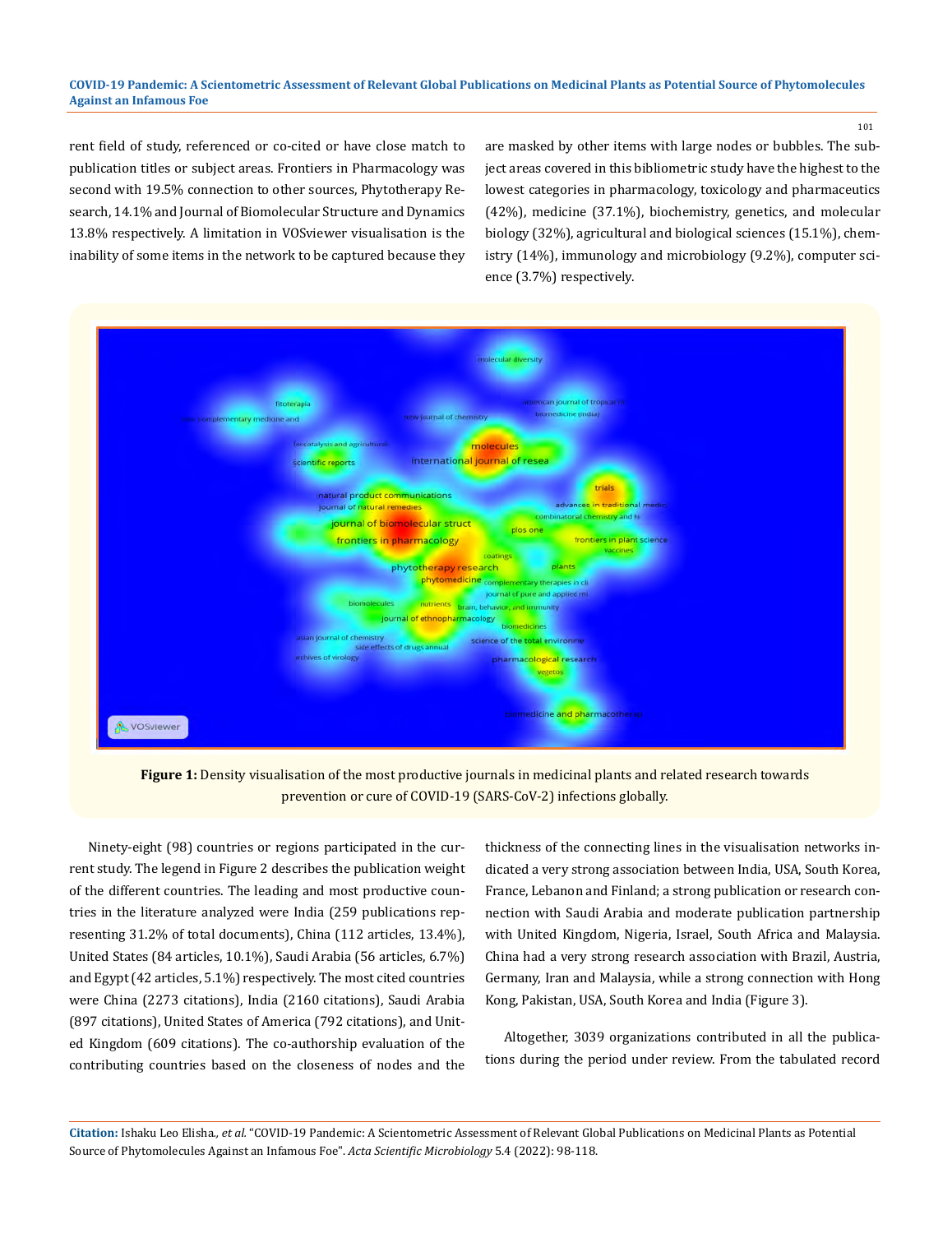

**Figure 2:** Publication output of the 98 countries contributing to medicinal plant and related research for the prevention or cure of COVID-19 (SARS-CoV-2) infections globally, retrieved from Scopus database.



**Figure 3:** Network visualisation of the productivity and Co-authorship association of the 98 participating countries in medicinal plant and related research for the prevention or cure of COVID-19 (SARS-CoV-2) infections retrieved from Scopus database.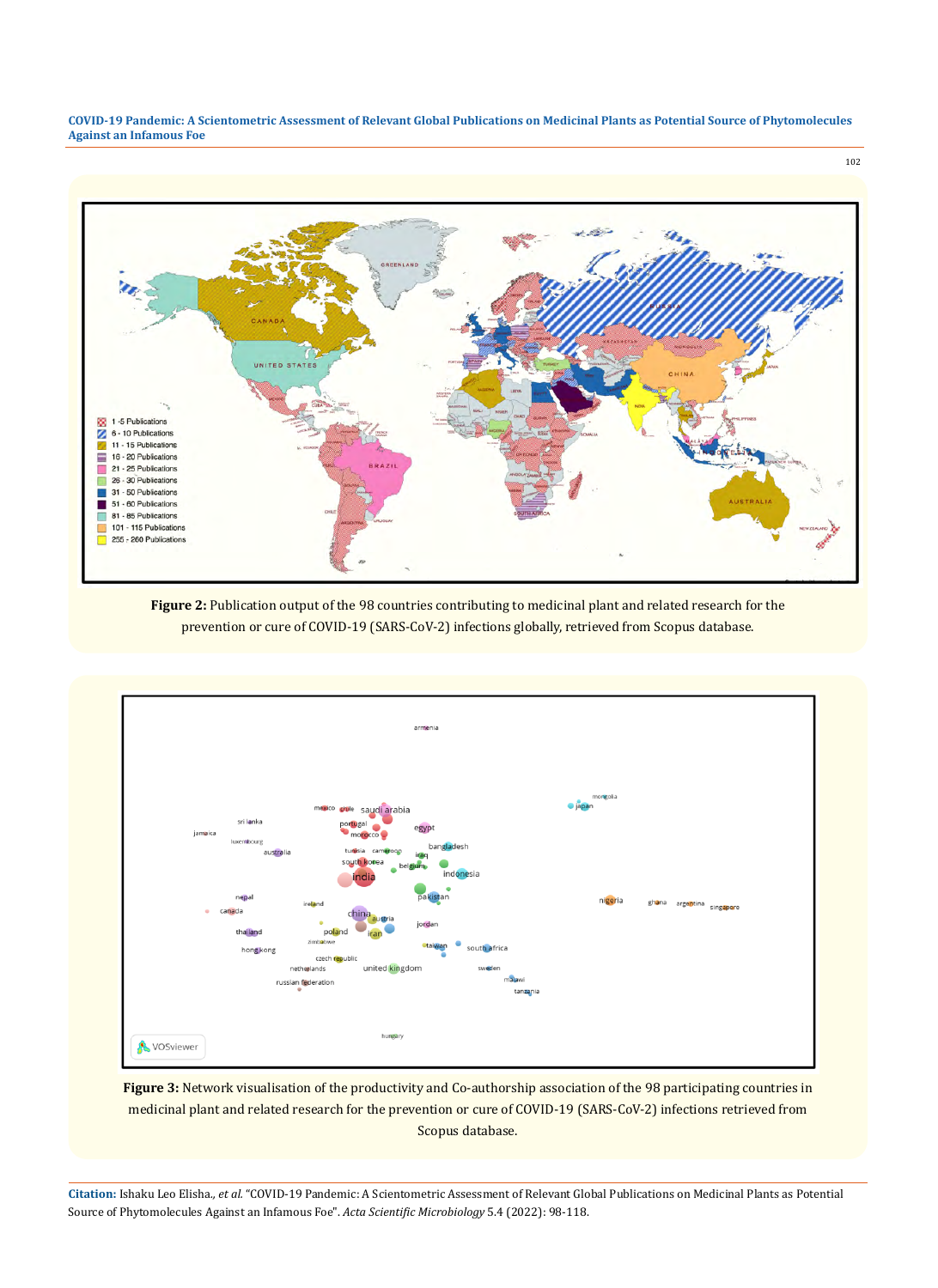showing the 20 most productive organisations, the organisation ranked first based on total publications was Mahatma Gandhi Ayurved College Hospital and Research Centre in India with 18 publications and 22 citations, followed by Ministry of Education, Beijing China (15:378), Datta Meghe Institute of Medical Sciences, India (14:16), King Saud University, Riyadh Saudi Arabia (13:135), China Academy of Chinese Medical Sciences, Beijing China (11:154), see Supplementary table 1. Additionally, the top 20 institutions contributed 207 (25%) of the entire publications and 2240 citations. Fifty-six (56) countries representing 57.1% of the participating countries in this study teamed up to research and publish. The institutions have different research expertise that ranges from antiviral activity screening, anti-inflammatory screening, immunomodulatory assays, *in vitro* and *in vivo* pharmacological research, computational investigations (molecular docking and molecular dynamics). Some of the organisations are located in countries most affected by the pandemic, other institutions have substantial resources, facilities and funding for research. Especially institutions from developed countries, most of which have well-developed and reliable data management systems. The more institutions collaborate internationally, the better the quality and output of their research, the higher the chances of translating findings for the benefit of the public. Subsequently, the Universita Degli Studi Di Napoli Federico II (Italy) had the highest number international collaborations in their publications with 24 countries, followed by Universidade de Porto (Portugal) involving 23 countries and Quaid-i-Azam University Islamabad (Pakistan) with 21 contributing countries. India contributed 65% of the institutional publications followed by China and the United Kingdom (55%), USA and Saudi Arabia (45%), Egypt and Germany (40%), with Malaysia collaborating in 35% of the institutional publications (Table S1). There is a strong link between developed countries and developing in the networks.

103

| <b>Ranking</b> | <b>Institution</b>                                                       | <b>TP</b> | <b>TC</b> | HI             | <b>Country</b>  | No. CI | <b>Country of CI</b>                                                                                                                   | <b>Research activity</b>                                                               |
|----------------|--------------------------------------------------------------------------|-----------|-----------|----------------|-----------------|--------|----------------------------------------------------------------------------------------------------------------------------------------|----------------------------------------------------------------------------------------|
| $\mathbf{1}$   | Mahatma Gandhi Ayurved<br>College Hospital and<br><b>Research Centre</b> | 18        | 22        | 3              | India           | 5      | India                                                                                                                                  | Ayurvedic research and<br>herbal formulation                                           |
| $\overline{c}$ | Ministry of Education,<br>Beijing                                        | 15        | 378       | 5              | China           | 53     | China, India, Sudan,<br>Pakistan, United<br>Kingdom, Egypt, USA,<br>Hong Kong, Malaysia,<br>Macau, South Korea,<br>Iraq                | <b>Traditional Chinese</b><br>Medicine, molecular<br>docking and molecular<br>dynamics |
| 3              | Datta Meghe Institute of<br><b>Medical Sciences</b>                      | 14        | 16        | $\overline{c}$ | India           | 5      | India                                                                                                                                  | Ayurvedic research and<br>herbal formulation                                           |
| 4              | King Saud University,<br>Riyadh                                          | 13        | 135       | 5              | Saudi<br>Arabia | 49     | Saudi Arabia, India,<br>South Korea, Egypt,<br>China, United<br>Kingdom, Morocco,<br>Sudan, Ukraine                                    | Antiviral screening,<br>molecular docking and<br>molecular dynamics                    |
| 5              | China Academy of<br>Chinese Medical Sciences.<br><b>Beijing</b>          | 11        | 154       | 5              | China           | 46     | China, Hong Kong,<br>Denmark, Canada,<br>Germany, Ireland, USA,<br><b>United Kingdom</b>                                               | <b>Traditional Chinese</b><br>Medicine, Molecular<br>docking                           |
| 6              | King Abdulaziz<br>University, Jeddah                                     | 10        | 47        | 3              | Saudi<br>Arabia | 37     | Saudi Arabia, Aus-<br>tralia, China, Egypt,<br>India, United States of<br>America, Jordan, Paki-<br>stan, Sri Lanka, United<br>Kingdom | Antiviral activity screening,<br>computational<br>investigations                       |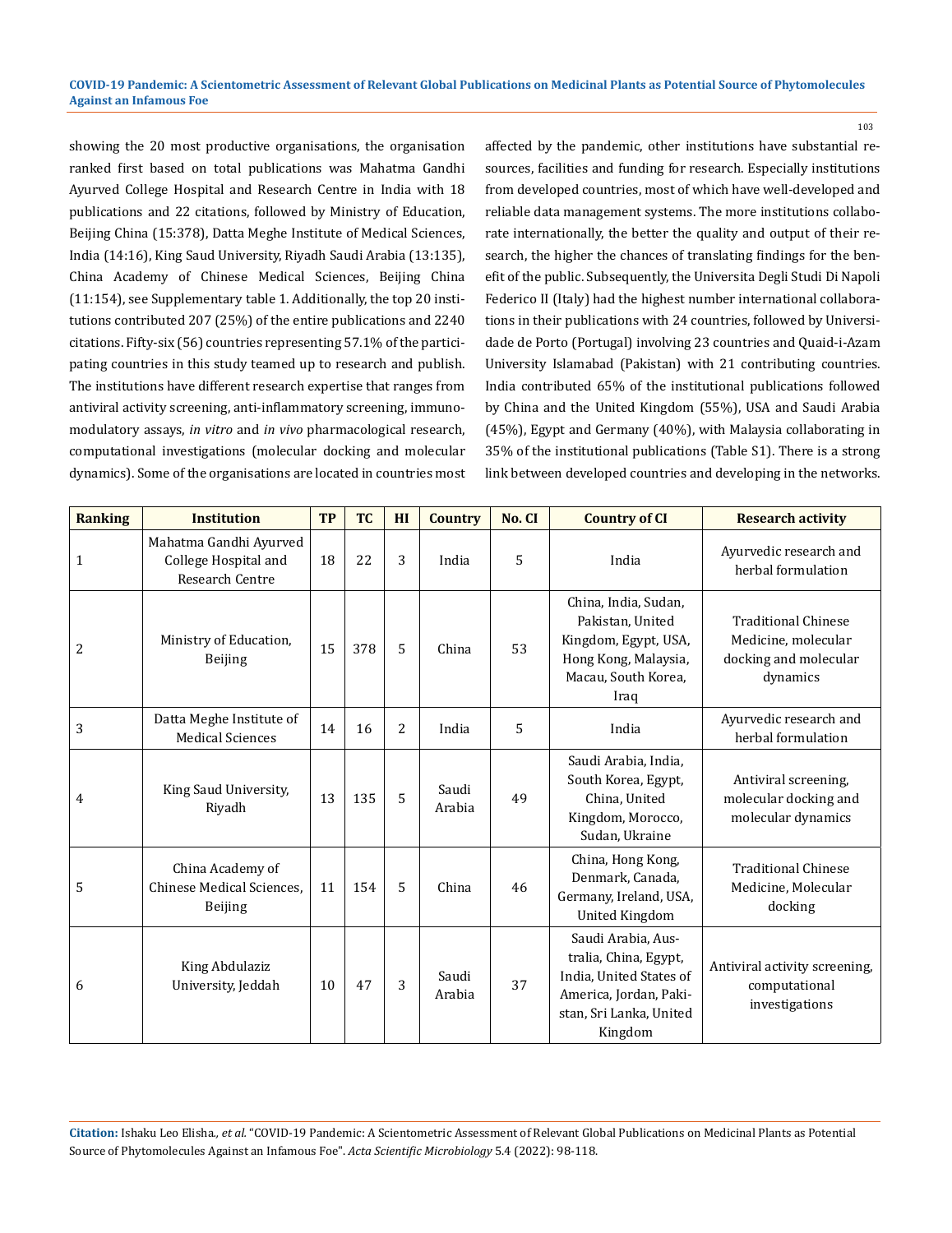|    |                                                                            |              |     |                |                 |    |                                                                                                                                                                                                                                                                                           | 104                                                                             |
|----|----------------------------------------------------------------------------|--------------|-----|----------------|-----------------|----|-------------------------------------------------------------------------------------------------------------------------------------------------------------------------------------------------------------------------------------------------------------------------------------------|---------------------------------------------------------------------------------|
| 7  | Università degli Studi di<br>Napoli Federico II, Naples                    | 10           | 120 | 7              | Italy           | 78 | Italy, Bangladesh,<br>Spain, Iran, Turkey,<br>United Kingdom,<br>Austria, China, Croatia,<br>Finland, France,<br>Germany, India,<br>Indonesia, Israel,<br>Oman, Portugal,<br>Romania, South Africa,<br>South Korea, Sweden,<br>Switzerland, Taiwan,<br><b>United States of</b><br>America | Molecular docking and<br>Molecular dynamics                                     |
| 8  | Chinese Academy of<br>Sciences, Beijing                                    | 10           | 67  | 4              | China           | 52 | China, Pakistan,<br>Australia, Denmark,<br>Georgia, Hong Kong,<br>United Kingdom,<br><b>United States of</b><br>America                                                                                                                                                                   | Computational investiga-<br>tions                                               |
| 9  | University of Ilorin, Ilorin,<br>Kwara State                               | 9            | 126 | 5              | Nigeria         | 29 | Nigeria, Egypt,<br>Argentina, Germany,<br>India, Malaysia, Saudi<br>Arabia                                                                                                                                                                                                                | Antiviral activity screening<br>and computational investi-<br>gations           |
| 10 | National Research Centre,<br>El Buhoth St., Cairo                          | $\mathbf{q}$ | 61  | 5              | Egypt           | 40 | Egypt, Saudi Arabia,<br>United Kingdom,<br>France, Germany, Iraq,<br>Jordan, Lebanon,<br>Tunisia, United States<br>of America                                                                                                                                                             | Antiviral activity screening<br>and Molecular docking and<br>molecular dynamics |
| 11 | Alagappa University,<br>Alagappa Puram,<br>Karaikudi TN                    | 9            | 168 | 5              | India           | 11 | India, China, Chile,<br>Jordan, Malaysia,<br>Thailand                                                                                                                                                                                                                                     | Computational study of<br>phytochemicals                                        |
| 12 | College of Pharmacy, King<br>Saud University, King<br>Khalid Rd, Riyadh    | 8            | 62  | 3              | Saudi<br>Arabia | 26 | Saudi Arabia, India,<br>Egypt, China, Morocco,<br>Ukraine, United King-<br>dom                                                                                                                                                                                                            | Ethnomedicine                                                                   |
| 13 | Minia University, Main<br>Road - Shalaby Land,<br>Minia                    | 8            | 61  | 5              | Egypt           | 38 | Egypt, Saudi Arabia,<br>Armenia, Jordan, Unit-<br>ed Kingdom, Germany,<br>Taiwan                                                                                                                                                                                                          | Anti-inflammatory<br>activity screening,<br>molecular docking                   |
| 14 | Shanghai University of<br><b>Traditional Chinese</b><br>Medicine, Shanghai | 8            | 121 | 6              | China           | 10 | China                                                                                                                                                                                                                                                                                     | <b>Traditional Chinese</b><br>Medicine and<br>computational<br>investigations   |
| 15 | Mahidol University,<br>Nakhon Pathom                                       | 8            | 71  | $\overline{4}$ | Thailand        | 24 | Thailand, Denmark,<br>India, Nepal, United<br>Kingdom                                                                                                                                                                                                                                     | In vitro and in vivo<br>pharmacological research                                |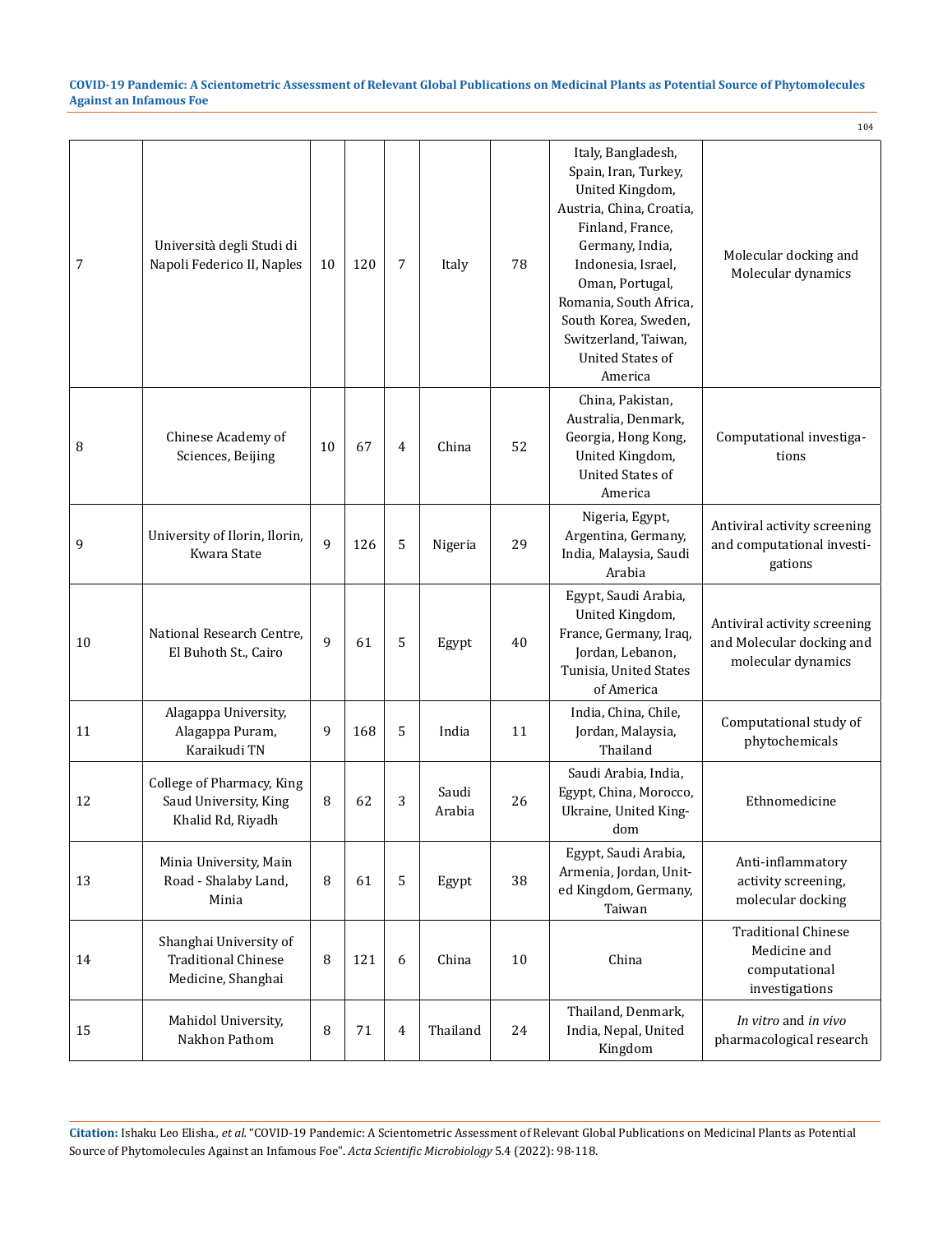| 16 | Jamia Millia Islamia,<br>Jamia Nagar, New Delhi                         | 8              | 210 | $\overline{4}$ | India                          | 11 | India, Saudi Arabia,<br>Nigeria                                                                                                                                                                                                                                                       | Ayurvedic medicine,<br>molecular docking and<br>molecular dynamics |
|----|-------------------------------------------------------------------------|----------------|-----|----------------|--------------------------------|----|---------------------------------------------------------------------------------------------------------------------------------------------------------------------------------------------------------------------------------------------------------------------------------------|--------------------------------------------------------------------|
| 17 | Quaid-i-Azam University,<br>Islamabad                                   | 8              | 55  | $\overline{4}$ | Pakistan                       | 50 | Pakistan, China, Aus-<br>tralia, Bolivia, Brazil,<br>Egypt, Georgia, Ger-<br>many, Indonesia, Iraq,<br>Italy, Macao, Malaysia,<br>Romania, Saudi Arabia,<br>South Africa, Spain,<br>Sweden, Turkey, United<br>Arab Emirates, United<br><b>States of America</b>                       | Ethnopharmacology                                                  |
| 18 | Academy of Scientific<br>and Innovative Research<br>AcSIR, Ghaziabad UP | 8              | 213 | 3              | India                          | 16 | India, Malaysia                                                                                                                                                                                                                                                                       | Ethnopharmacology and<br>computational<br>investigations           |
| 19 | Harvard Medical School.<br><b>Boston MA</b>                             | $\overline{7}$ | 114 | $\overline{4}$ | United<br>States of<br>America | 28 | <b>United States of Amer-</b><br>ica, China, Jamaica,<br>Bangladesh, Finland,<br>Germany, Malaysia                                                                                                                                                                                    | Phytochemistry and<br>Phytomedicine                                |
| 20 | Universidade do Porto.<br>Porto                                         | 7              | 39  | 3              | Portugal                       | 69 | Portugal, India, Egypt,<br>Chile,<br>Colombia, Croatia,<br>Finland, France, Iran,<br>Australia, Cameroon,<br>Germany, Italy,<br>Malaysia, Nigeria,<br>Pakistan, Saudi Arabia,<br>South Korea, Spain,<br>Switzerland, Turkey,<br>United Kingdom,<br><b>United States of</b><br>America | Ethnopharmacology and<br>computational<br>investigations           |

**Table S1:** The top 20 institutions that published papers in medicinal plants and related research for the prevention or cure of COVID-19 (SARS-CoV-2) infections globally, retrieved from Scopus database.

TP: Total Publications; TC: Total Citations; HI: Hirsch Index; No. CI: Number of Collaborating Institutions in all publications; CI: The country of the contributing institutions; 3039 institutions contributed in the Scopus database publications.

### **Relevant terms cartographic analysis**

The term analysis was based on the co-occurrences of common keywords in the title and abstracts fields of the 830 papers. The number of co-occurrences of two keywords can be used to make an inference of commonalities or on-going patterns in research [18]. To identify popular terms in medicinal plant research papers, we selected terms that appeared at least 10 times. Based on this criterion, 19373 terms were identified. Five hundred and sixty-five (565) terms met the threshold. Three hundred and thirty-nine (339) met the 60% relevance score. The network of visualisation is composed of clusters and presents them in groups based on their commonalities. The size of the label and the node of the term represents the importance of the article and the thickness of the lines is indicative of the strength of the links or connection between the items [18]. Figure 4 indicated three clusters, represented in red, blue and green colours, with each of them focusing on different elements of COVID-19 targeted medicinal plants and other related study.

105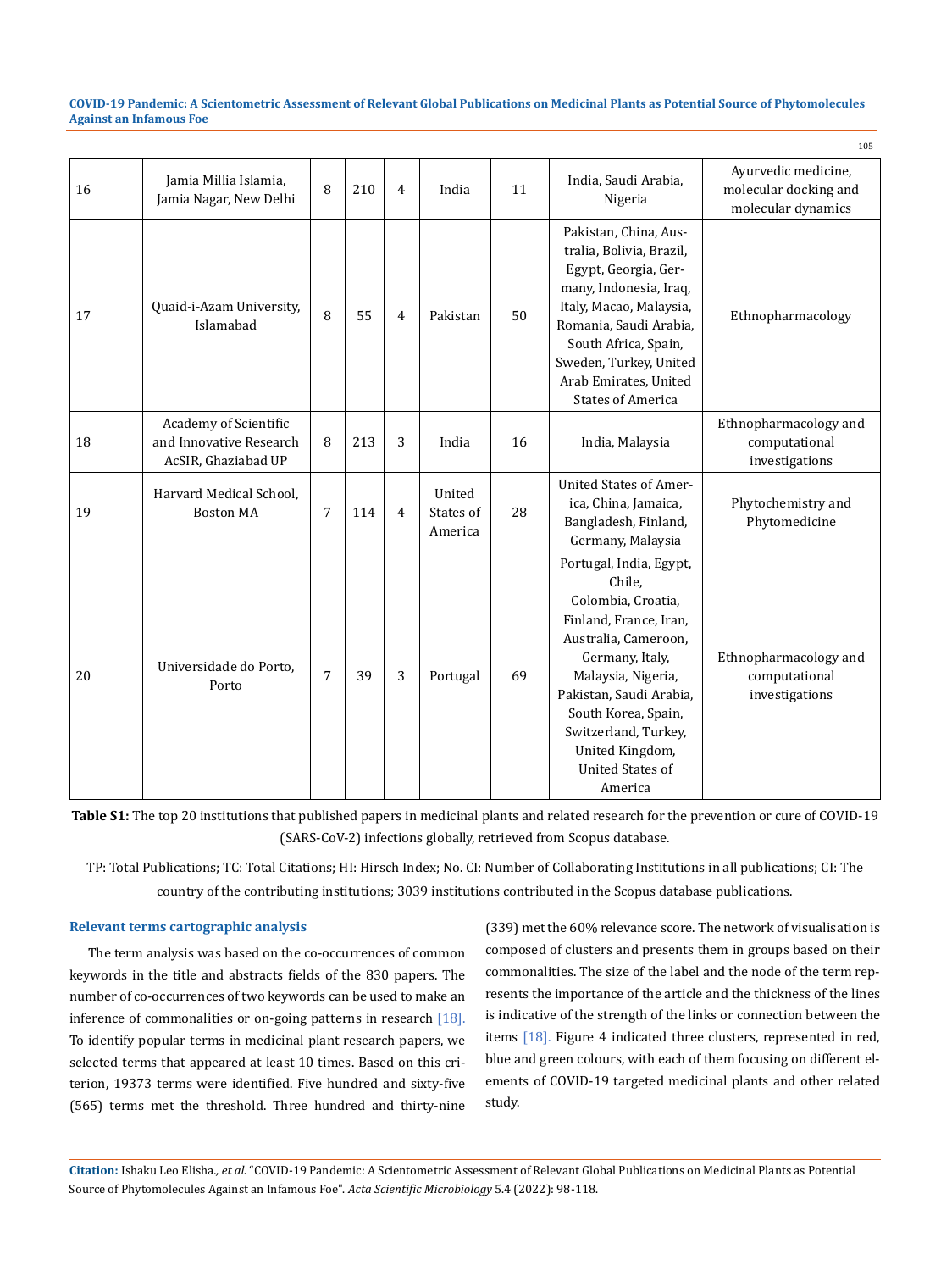

**Figure 4:** Network visualisation of relevant terms from Title and Abstract field.

The red cluster consist of 57% of the items selected. The cluster can be broadly categorized as review of literatures. Two quick and effective methods adopted by scientist globally in the fight against COVID-19 pandemic is the use of web databases such as PubMed, Google scholar, Web of science, Scopus to search for information on botanical medicine, phytomolecules or products with the potential to treat or prevent SARS-CoV-2 infections from previously published and archived data. The second method employed is drug repurposing for effective and safe use of already known medicaments for antiSARS-CoV-2 infections. The survey of herbs, spices or foods is mostly narrowed on the immunity boosting or immunomodulating action, viral disease mitigation, antibacterial activity, antihypertensive potential, anti-inflammatory activity, especially cytokine storm mitigating potentials. Publications on two traditional systems stood out in this cluster, namely the Ayurveda and Traditional Chinese Medicine (TCM). Herbs or polyherbal formulations from these traditional medical systems target the immune system of the host.

The second cluster is coloured green and it is made up of 43% of the chosen terms. It is broadly classified under *in silico* research. This cluster is widely contrasted by molecular docking and molecular dynamics. The publications that defined this cluster were concerned with the use of computer technology to predict the different mechanism of action of herbal extracts, phytocompounds or known antiviral drugs against the entry and replication of SARS-CoV-2 in the host cell spike protein and the interaction of phytomolecules with several other enzymes and proteins. Some medicinal plants with appreciable occurrences in published articles included *Allium sativum*, *Artemisia annua*, *Azadirachta indica*, *Ocimum sanctum*, *Tinospora cordifolia* and *Withania somnifera*. Some phytocompounds with high publication visibility include kaempferol, emodin, curcumin, artemisinin, catechin, ursolic acid, luteolin, myricetin and rutin. Known drugs with high publication profile from our bibliometric study include chloroquine, remdesivir and favipiravir. The third cluster coloured blue, though limited, could be best described as the search for anticovid-19 specialised metabolites using network pharmacology.

106

### **Analysis of the 100 most relevant publications**

Supplementary table 2 presents the 100 most relevant articles along with their relative ranks. Fifty-six (56) countries participated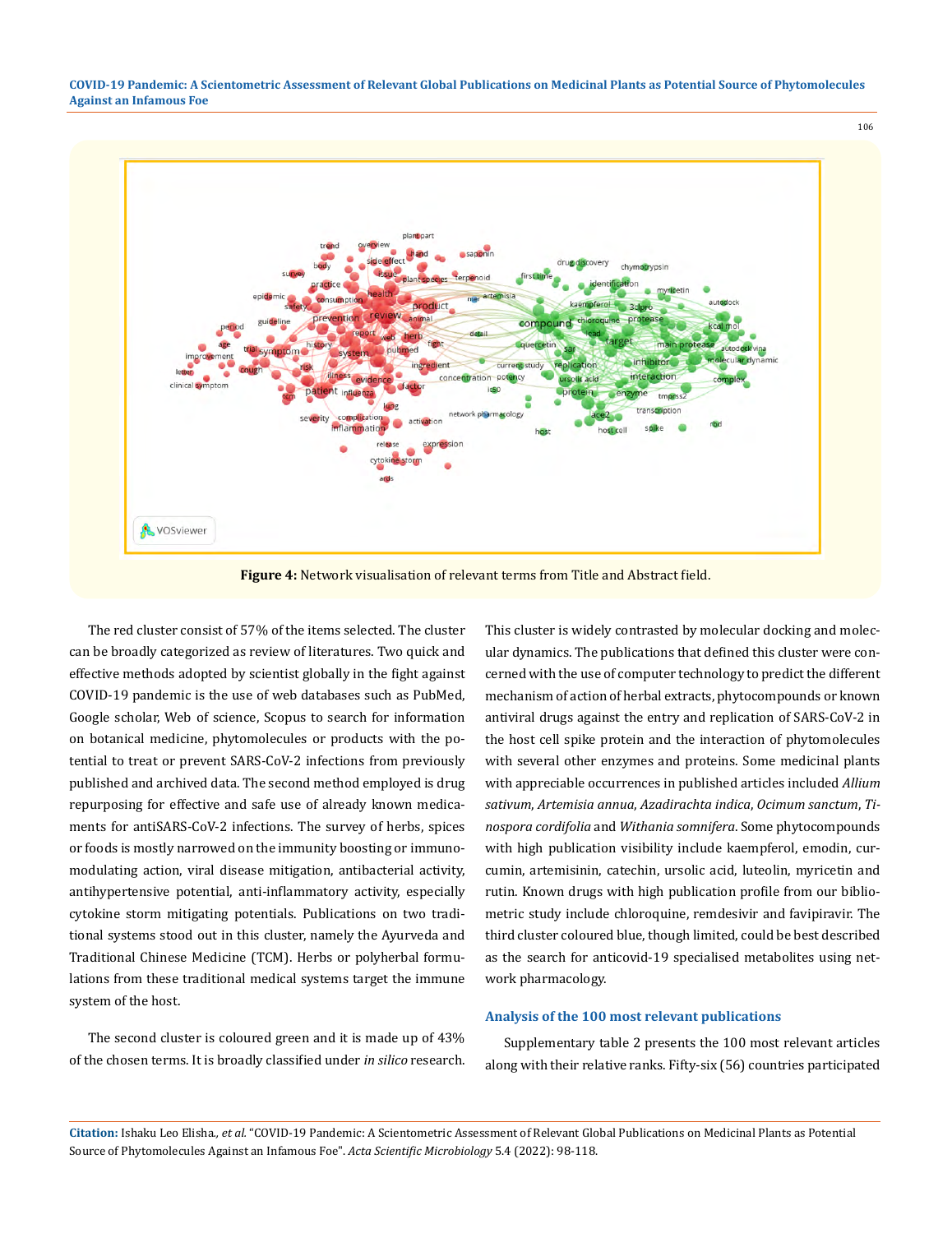in the top 100 publications. It can be observed that the focus of this study was not entirely on the analysis of the 100 most cited papers, but 100 articles whose published contents have strong association in the selected field of research. It behoves the authors at this point to clarify the differences between the rankings obtained from Scopus database and VOSviewer. Scopus selection and ranking of published documents is usually based on the citation of the article. The older an article is in the literary space the higher its chances of being cited. Newer articles seldom have high citations except in cases where it is either a new research method or the review of a trending field of study at a given time. VOSviewer however uses the citation score of a document, the total link strength, match of the document titles to the research field, institutional, country or author connections to rank an item. The total link strength is a measure of the strength of connections between two documents or shared references or co-citation in the pool of the selected documents in a network or map. A look at the title of documents and equivalent positioning in Table S2 attest to these statements [16,19]. Consequently, from the 100 top listed documents 38 were full research papers, while 62 were review articles. India had the highest contribution with 31 publications, distantly followed by China with 17 publications, Saudi Arabia (11), USA (9), Germany (7), Malaysia (7) and Iran (6) respectively. The ongoing COVID-19 pandemic has resulted in many fatalities on a global scale, fostering the scientific communities into Research and Development activities in many fields related to SARS-CoV-2. Enormous scholarly literatures abound in this regard. Results from recent analysis of WHO COVID-19 database indicated a rise in studies related to virology, diagnosis, treatment and other clinical investigations [20,21]. To validate our findings Ahmad et al., $[20]$ , reported that there was considerable growth in Indian publications on COVID-19 related to Indian medicinal plants for antiviral, immunomodulatory and antiallergic/ant-inflammatory activities. Six hundred and twentyfour (624) authors participated in the 100 listed publications, an average of six authors per paper. A breakdown of the number of authors in the top 100 papers indicated that 13% of them were 2 and 5 authored publications, 12% of the publications involved 4 authors, and 10% were 3-authored articles, while only 6% were single authored publications. The highest recorded number of authors in the selected articles is 21, from the paper titled High-content screening of Thai medicinal plants revealed *Boesenbergia ro-* *tunda* extract and its component Panduratin A as anti-SARS-CoV-2 agents published in Scientific Report, all the authors were from the same country – Thailand (Table S2). It could be inferred that the fight against the scourge of COVID-19 involved collaboration amongst authors, countries and institutions (Tables S1 and Table S2). Sixty-eight (68) journals contributed in publications of the 100 most relevant articles. The selected 100 articles had 3391 citations, representing 42.4% of the total citations from 830 retrieved articles. Molecules contributed 11% of the 100 most relevant papers on potential remedies for prevention or cure of COVID-19, with 121 citations, followed by Phytotherapy Research contributing 9% and 163 citations, Frontiers in Pharmacology contributed 7% with 117 citations and Journal of Biomolecular Structure and Dynamics with 4% and 74 citations (Table 1). Of the publications from Molecules in the 100 list, 72.7% were reviews, while 27.3% are full research articles. For Phytotherapy Research 77.8% of the articles are reviews and 22.2% research articles, for Frontiers in Pharmacology, 85.7% are reviews and 14.4% research articles. In general, we observed that review articles from the aforementioned journals were online literature searches on the mechanism of action of medicinal plants, their bioactive constituents against viruses, especially COVID-19, ethnobotanical or ethnomedicinal surveys of medicinal plants from different communities and traditional knowledge systems for phytomolecules against COVID-19 infections. Most of the full research papers are reports of the use of phytomolecules from many medicinal plant extracts targeting main protease of SARS-CoV-2 using molecular docking or molecular dynamics simulations. Worthy of note in this category is that 100% of contributing papers from the Journal of Biomolecular Structure and Dynamics are full research articles. This is not surprising as the journal encourages publication of original research articles in fields such as computational science, atomic structural biology, bioinformatics, virtual drug design, genomics and biological networks. A closer look at the research articles from the Journal of Biomolecular Structure and Dynamics showed that the publications were reports on structure-based drug discovery approaches using *in silico* methods for prophylactic or therapeutic potentials of known immunomodulatory agents in or/from medicinal plant extracts from a plethora of traditional medical systems with high

107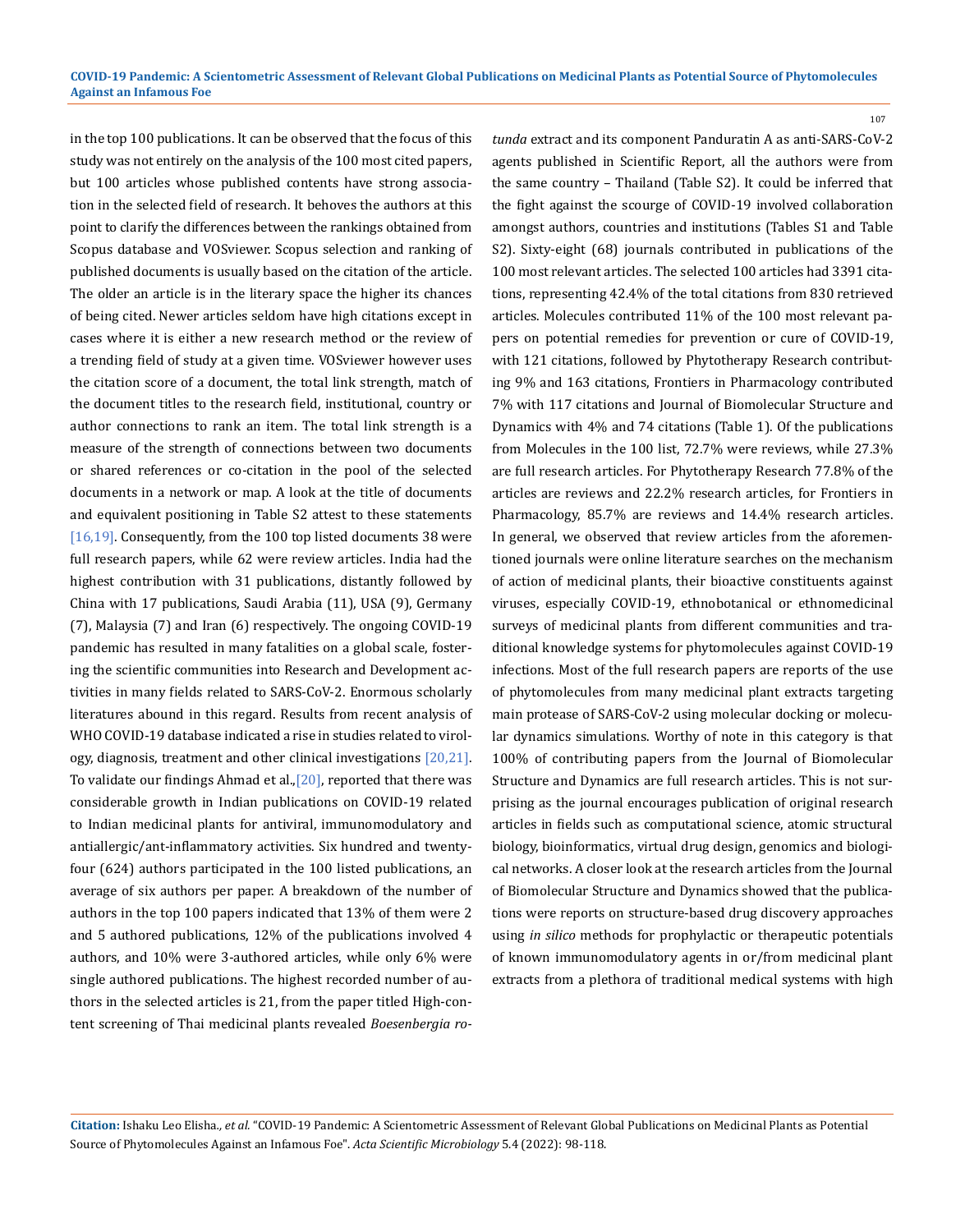108

| S/<br>No.    | <b>Author and Year</b>                       | #A             | <b>Document Details</b>                                                                                                                                                                            | <b>TC</b>      | Link | <b>DT</b>    | cc                                    |
|--------------|----------------------------------------------|----------------|----------------------------------------------------------------------------------------------------------------------------------------------------------------------------------------------------|----------------|------|--------------|---------------------------------------|
| $\mathbf{1}$ | Tahir Ul Qamar., et al.<br>2020              | $\overline{4}$ | Structural basis of SARS-CoV-2 3CLProand<br>anti-COVID-19 drug discovery from medicinal<br>plants. Journal of Pharmaceutical Analysis<br>10(4):313-319                                             | 426            | 29   | A            | China, Saudi Arabia                   |
| 2            | Vellingiri., et al. 2020                     | 15             | COVID-19: A promising cure for the global<br>panic. Science and Total Environment<br>725:138277                                                                                                    | 269            | 28   | $\mathbb{R}$ | India, United Kingdom,<br>South Korea |
| 3            | Malekmohammad and<br>Rafieian-Kopaei<br>2021 | 2              | Mechanistic Aspects of Medicinal Plants<br>and Secondary Metabolites against Severe<br>Acute Respiratory Syndrome Coronavirus 2<br>(SARS-CoV-2). Current Pharmaceutical Design<br>27(38):3996-4007 | 2              | 22   | R            | Iran                                  |
| 4            | Saha., et al. 2021                           | 6              | Jeopardy of COVID-19: Rechecking the Perks<br>of Phytotherapeutic Interventions. Molecules<br>26,6783                                                                                              | $\mathbf{0}$   | 16   | R            | India, Saudi Arabia, USA              |
| 5            | Villena-Rejada., et al.<br>2021              | 10             | Use of medicinal plants for COVID-19<br>prevention and respiratory symptom<br>treatment during the pandemic in Cusco, Peru:<br>A cross-sectional survey. PLoS ONE 16(9):<br>e0257165               | $\overline{2}$ | 16   | A            | Peru                                  |
| 6            | Ren., et al. 2020                            | 3              | Traditional Chinese medicine for covid-19<br>treatment. Pharmacological Research<br>155:104743                                                                                                     | 263            | 16   | R            | China                                 |
| 7            | Pagano, 2021                                 | 1              | The pharmacological potential of plant<br>compounds and preparations in COVID-19:<br>A PTR virtual issue. Phytotherapy Research.<br>2021;35:1683-1685                                              | $\mathbf{1}$   | 15   | $\mathbb{R}$ | Italy                                 |
| 8            | Khadka., et al. 2021                         | 10             | The use of medicinal plants to prevent<br>COVID-19 in Nepal. Journal of Ethnobiology<br>and Ethnomedicine 17:5                                                                                     | 9              | 14   | A            | Nepal, China                          |
| 9            | Singh., et al. 2021                          | 5              | Ayurveda Rasayana as antivirals and<br>immunomodulators: potential applications in<br>COVID-19. Environmental Science and<br>Pollution Research 28:55925-55951                                     | $\mathbf{0}$   | 12   | R            | India, France                         |
| 10           | Orhan and Senol<br>Deniz, 2020               | 2              | Natural Products as Potential Leads Against<br>Coronaviruses: Could They be Encouraging<br>Structural Models Against SARS-CoV-2?. Natu-<br>ral Products and Bioprospecting 10:171-186              | 44             | 11   | R            | Turkey                                |
| 11           | Ngwa., et al. 2020                           | 8              | Potential of Flavonoid-Inspired Phyto-<br>medicines against COVID-19. Molecules<br>25(11):2707                                                                                                     | 58             | 11   | A            | <b>USA</b>                            |
| 12           | Wink, 2020                                   | 1              | Potential of DNA Intercalating Alkaloids and<br>Other Plant Secondary Metabolites against<br>SARS-CoV-2 Causing COVID-19. Diversity<br>12,:175                                                     | 35             | 11   | $\mathbb{R}$ | Germany                               |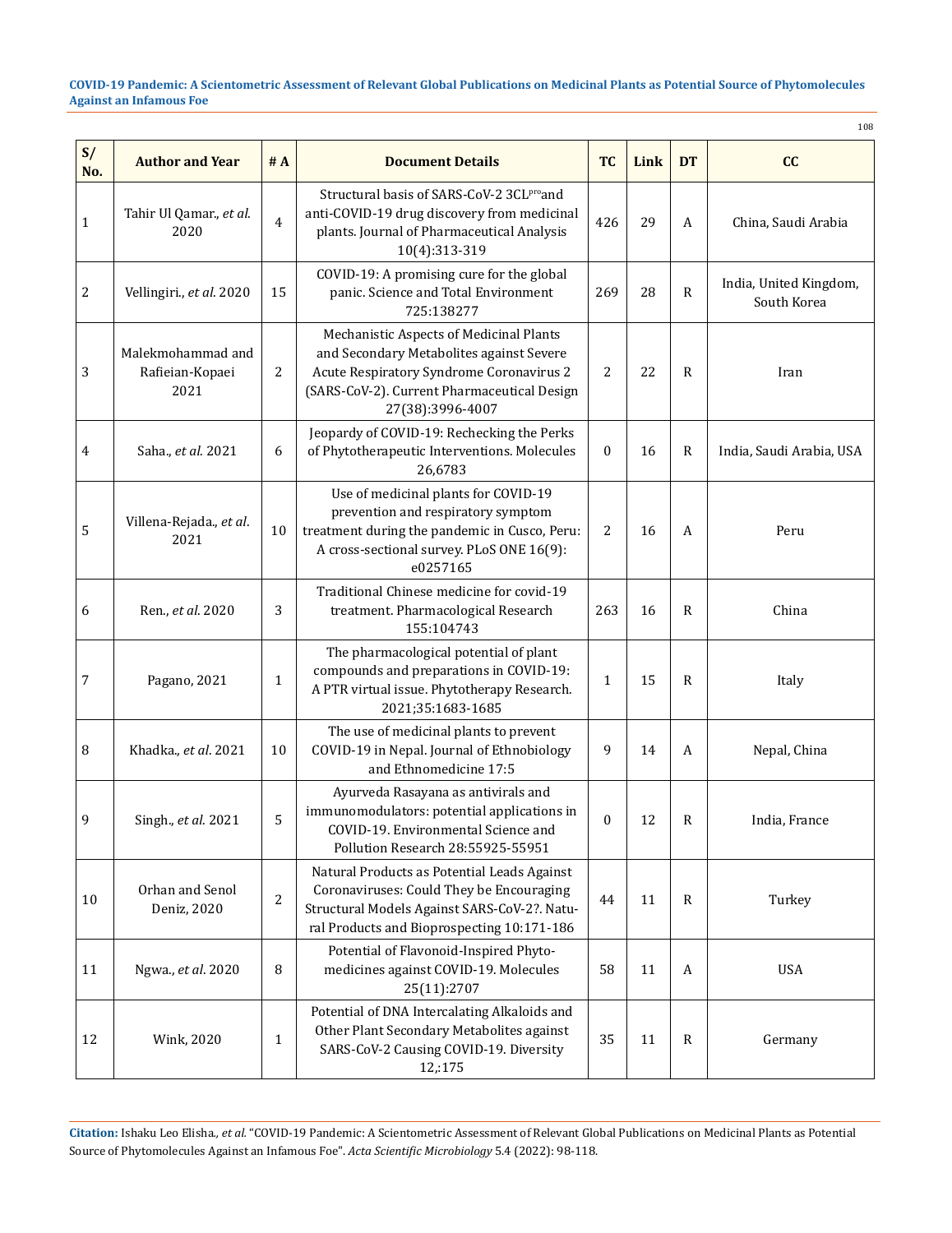|    |                                      |                |                                                                                                                                                                                                                                                                  |              |    |              | 109                                                                                              |
|----|--------------------------------------|----------------|------------------------------------------------------------------------------------------------------------------------------------------------------------------------------------------------------------------------------------------------------------------|--------------|----|--------------|--------------------------------------------------------------------------------------------------|
| 13 | Benarba and Pandi-<br>ella, 2020     | $\overline{c}$ | Medicinal Plants as Sources of Active<br>Molecules Against COVID-19. Frontiers in<br>Pharmacology 11:1189                                                                                                                                                        | 46           | 10 | R            | Algeria, Spain                                                                                   |
| 14 | Wang., et al. 2020                   | 4              | Review of the 2019 novel coronavirus<br>(SARS-CoV-2) based on current evidence.<br>International Journal of Antimicrobial Agents<br>55:105948                                                                                                                    | 502          | 10 | $\mathbb{R}$ | China                                                                                            |
| 15 | Jahan and Onay, 2020                 | 2              | Potentials of plant-based substance to inhibit<br>and probable cure for COVID-19. Turkish<br>Journal of Biology 44:228-241                                                                                                                                       | 37           | 10 | R            | Turkey                                                                                           |
| 16 | Llivisaca-Contreras., et<br>al. 2021 | $\mathsf{q}$   | Plants and Natural Products with Activity<br>against Various Types of Coronaviruses: A<br>Review with Focus on SARS-CoV-2. Molecules<br>2:4099                                                                                                                   | 6            | 9  | R            | Ecuador, Belgium                                                                                 |
| 17 | Brendler., et al. 2021               | 13             | Botanical drugs and supplements affecting the<br>immune response in the time of COVID-19:<br>Implications for research and clinical practice.<br>Phytotherapy Research. 2021;35:3013-3031                                                                        | 14           | 9  | $\mathbb{R}$ | South Africa, USA, Oman,<br>Austria, United Kingdom,<br>Taiwan, Iran, Italy, Swe-<br>den, Israel |
| 18 | Sa-Ngiamsuntorn., et<br>al. 2021     | 18             | Anti-SARS-CoV-2 Activity of Andrographis<br>paniculata Extract and Its Major Component<br>Andrographolide in Human Lung Epithelial<br>Cells and Cytotoxicity Evaluation in Major<br>Organ Cell Representatives. Journal of Natural<br>Products 84, 1261-1270     | 18           | 9  | A            | Thailand                                                                                         |
| 19 | Sytar., et al. 2021                  | 9              | COVID-19 Prophylaxis Efforts Based on Natu-<br>ral Antiviral Plant Extracts and Their Com-<br>pounds. Molecules 26:727                                                                                                                                           | 11           | 9  | $\mathbb{R}$ | Slovakia, Ukraine, Czech<br>Republic, Iran, Azerbai-<br>jan, Italy                               |
| 20 | Mouffouk., et al. 2021               | 5              | Flavonols as potential antiviral drugs targeting<br>SARS-CoV-2 proteases (3CL pro and PL pro),<br>spike protein, RNA-dependent RNA<br>polymerase (RdRp) and angiotensin-con-<br>verting enzyme II receptor (ACE2). European<br>Journal of Pharmacology 89:173759 | 20           | 9  | A            | Algeria                                                                                          |
| 21 | Liana and Pha-<br>numartwiwath, 2021 | 2              | Leveraging knowledge of Asian herbal<br>medicine and its active compounds as<br>COVID-19 treatment and prevention. Journal<br>of Natural Medicines 1-18. doi: 10.1007/<br>s11418-021-01575-1                                                                     | $\mathbf{0}$ | 9  | $\mathbf R$  | Thailand                                                                                         |
| 22 | Vougogiannopoulou.,<br>et al. 202    | 5              | Natural and Nature-Derived Products Target-<br>ing Human Coronaviruses. Molecules 26(2),<br>448                                                                                                                                                                  | 10           | 9  | $\mathbf R$  | Greece, Italy                                                                                    |
| 23 | Shi., et al. 2020                    | 9              | Andrographolide and its fluorescent derivative<br>inhibit the main proteases of 2019-nCoV and<br>SARS-CoV through covalent linkage.<br>Biochemical and Biophysical Research<br>Communications 533:467e473                                                        | 23           | 9  | A            | Taiwan                                                                                           |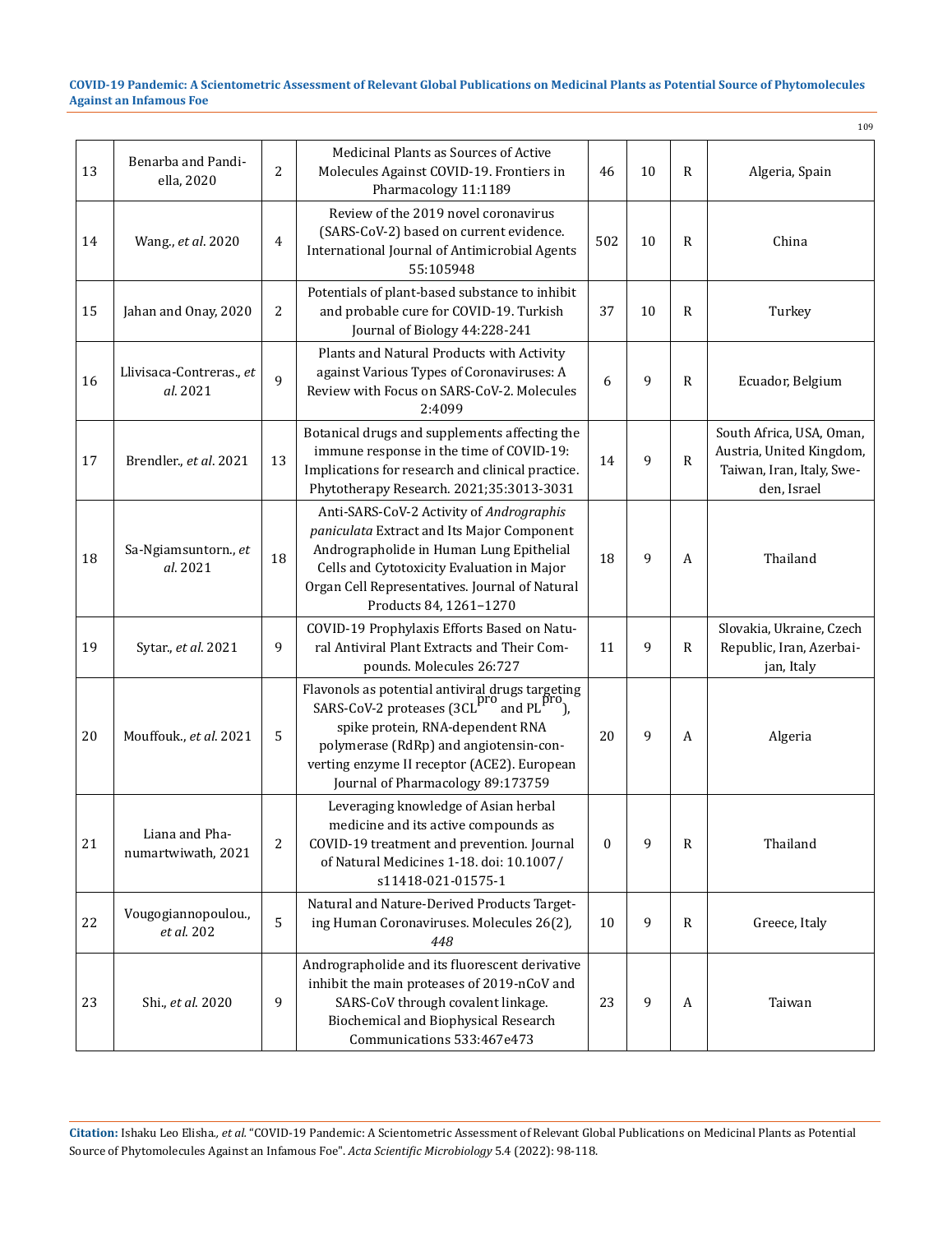|    |                                |              |                                                                                                                                                                                                     |              |   |                  | 110                                                   |
|----|--------------------------------|--------------|-----------------------------------------------------------------------------------------------------------------------------------------------------------------------------------------------------|--------------|---|------------------|-------------------------------------------------------|
| 24 | Chinsembu, 2020                | $\mathbf{1}$ | Coronaviruses and Nature's Pharmacy for the<br>Relief of Coronavirus Disease 2019. Revista<br>Brasileira de Farmacognosia 30:603-621                                                                | 8            | 9 | $\mathbb{R}$     | Namibia                                               |
| 25 | Silveira., et al. 2020         | 10           | COVID-19: Is There Evidence for the Use of<br>Herbal Medicines as Adjuvant<br>Symptomatic Therapy?. Frontiers in<br>Pharmacology 11:581840                                                          | 51           | 9 | R                | United Kingdom, Ireland,<br>Venezuela, Brazil, Poland |
| 26 | Hensel., et al. 2020           | 7            | Challenges at the Time of COVID-19: Oppor-<br>tunities and Innovations in Antivirals from<br>Nature. Planta Medica 86(10): 659-664                                                                  | 34           | 9 | $\mathbb{R}$     | Germany, Austria, United<br>Kingdom                   |
| 27 | Balachandar., et al.<br>2020   | 9            | COVID-19: emerging protective measures.<br>European Review for Medical and<br>Pharmacological Sciences 24:3422-3425                                                                                 | 50           | 9 | $\mathbb{R}$     | India                                                 |
| 28 | Anand., et al. 2021            | 14           | Medicinal Plants, Phytochemicals, and Herbs<br>to Combat Viral Pathogens Including SARS-<br>CoV-2. Molecules 26(6):1775                                                                             | 13           | 8 | ${\sf R}$        | India, South Korea, Saudi<br>Arabia                   |
| 29 | Sharma., et al. 2021           | 3            | Natural Products in Mitigation of SARS CoV<br>Infections. Current Medicinal Chemistry<br>28(22):4454-4483                                                                                           | $\mathbf{1}$ | 8 | $\mathbb{R}$     | India                                                 |
| 30 | Gurung., et al. 2020           | 5            | Unravelling lead antiviral phytochemicals for<br>the inhibition of SARS-CoV-2 $Mpro$ enzyme<br>through in silico approach. Life Sciences<br>255:117831                                              | 60           | 8 | A                | India, Saudi Arabia, South<br>Korea                   |
| 31 | Al-Karmalawy., et al.<br>2021  | 10           | Naturally Available Flavonoid Aglycones as<br>Potential Antiviral Drug Candidates against<br>SARS-CoV-2. Molecules 26:6559                                                                          | $\mathbf{1}$ | 7 | $\boldsymbol{A}$ | Egypt, Germany, Saudi<br>Arabia                       |
| 32 | Nawrot-Hadzik., et al.<br>2021 | 8            | Reynoutria Rhizomes as a Natural Source of<br>SARS-CoV-2 Mpro Inhibitors-Molecular Dock-<br>ing and In vitro Study. Pharmaceuticals 14:742                                                          | 3            | 7 | А                | Poland, Germany                                       |
| 33 | Paramita., et al. 2021         | 4            | A Short Overview of Curcuma aeruginosa with<br>Curative Potentials Against COVID-19. Asian<br>Journal of Chemistry 33(4):789-792                                                                    | $\mathbf{0}$ | 7 | $\mathbb{R}$     | Indonesia                                             |
| 34 | Adhikari., et al. 2021         | 9            | Potential roles of medicinal plants for the<br>treatment of viral diseases focusing on<br>COVID-19: A review. Phytotherapy Research<br>35:1298-1312                                                 | 29           | 7 | $\mathbb{R}$     | Nepal, Australia                                      |
| 35 | Lim., et al. 2021              | 7            | Andrographis paniculata (Burm. F.) Wall. Ex<br>Nees, Andrographolide, and Andrographolide<br>Analogues as SARS-CoV-2 Antivirals? A Rapid<br>Review. Natural Product Communications<br>$16(5): 1-15$ | 2            | 7 | $\mathbf R$      | Malaysia                                              |
| 36 | Mirzale., et al. 2020          | 5            | A narrative literature review on traditional<br>medicine options for treatment of corona virus<br>disease 2019 (COVID-19). Complementary<br>Therapies in Clinical Practice 40:101214                | 44           | 7 | $\mathbf R$      | Iran                                                  |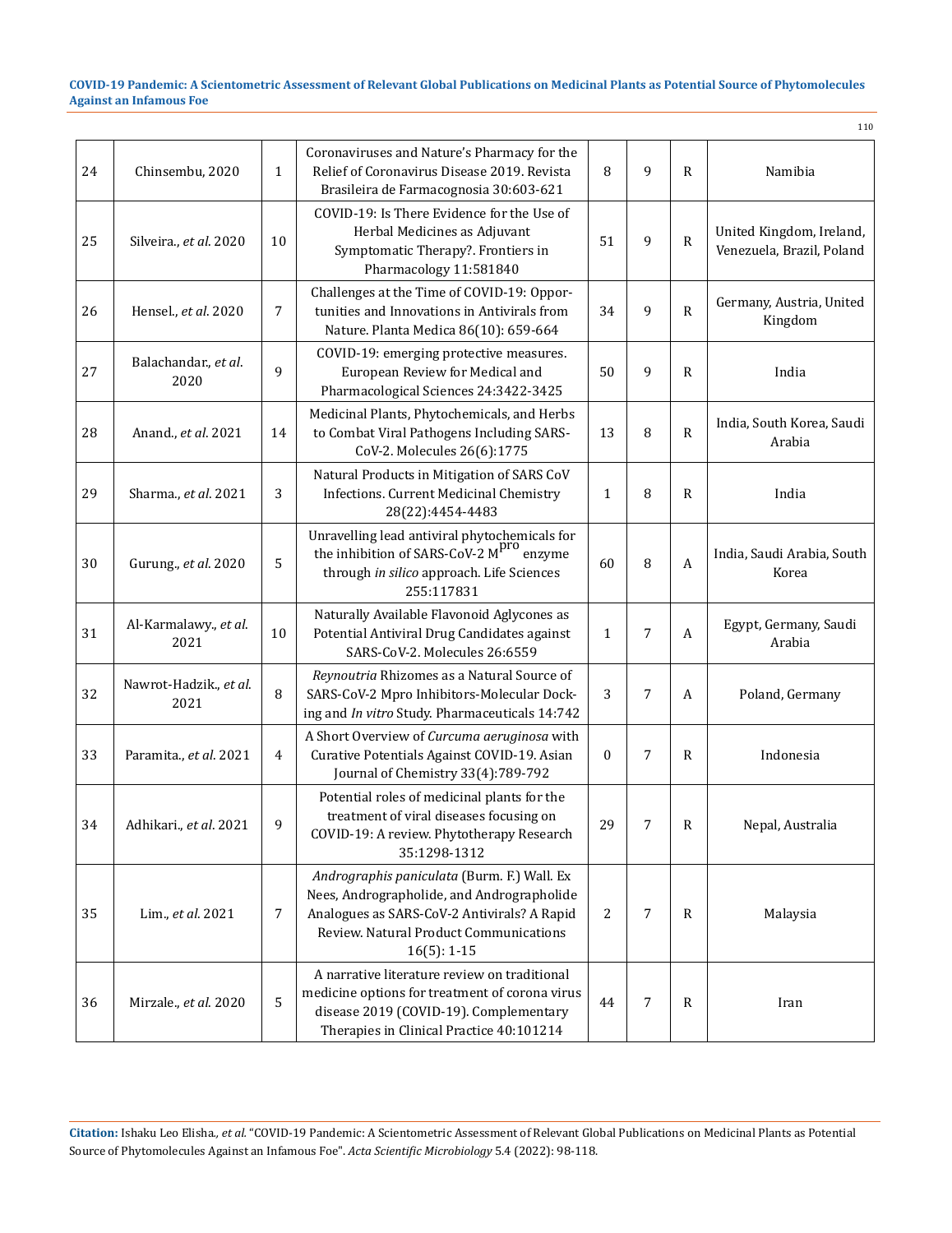|    |                                 |                |                                                                                                                                                                                                                                                                                          |                |   |              | 111                                                                          |
|----|---------------------------------|----------------|------------------------------------------------------------------------------------------------------------------------------------------------------------------------------------------------------------------------------------------------------------------------------------------|----------------|---|--------------|------------------------------------------------------------------------------|
| 37 | Luo., et al. 2020               | 8              | Analysis on herbal medicines utilized for<br>treatment of COVID-19. Acta Pharmaceutica<br>Sinica B 10(7):1192e1204                                                                                                                                                                       | 35             | 7 | A            | China, Ireland, Denmark                                                      |
| 38 | Polansky and Lori,<br>2020      | $\overline{2}$ | Coronavirus disease 2019 (COVID-19): first<br>indication of efficacy of Gene-Eden-VIR/<br>Novirin in SARS-CoV-2 infection. International<br>Journal of Antimicrobial Agents 55:105971                                                                                                    | 29             | 7 | $\mathbb{R}$ | <b>USA</b>                                                                   |
| 39 | Gyebi., et al. 2020             | 6              | Prevention of SARS-CoV-2 cell entry: insight<br>from in silico interaction of drug-like alkaloids<br>with spike glycoprotein, human ACE2, and<br>TMPRSS2. Journal of Biomolecular Structure<br>and Dynamics 1-25                                                                         | 9              | 7 | A            | Nigeria, Egypt                                                               |
| 40 | Gour et.al 2021                 | 5              | Flavonoids as potential phytotherapeutics to<br>combat cytokine storm in SARS-CoV-2. Phyto-<br>therapy Research. 35:4258-4283.                                                                                                                                                           | 3              | 7 | $\mathbb{R}$ | India, Malaysia                                                              |
| 41 | Abiri., et al. 2021             | 9              | A Brief Overview of Potential Treatments<br>for Viral Diseases Using Natural Plant Com-<br>pounds: The Case of SARS-CoV. Molecules<br>26:3868                                                                                                                                            | $\overline{2}$ | 6 | $\mathbb{R}$ | Malaysia, Ukraine, Iran,<br>Brazil, India, Russia,<br>United Kingdom, France |
| 42 | Alam., et al. 2021              | 7              | Traditional Herbal Medicines, Bioactive Metab-<br>olites, and Plant Products Against COVID-19:<br>Update on Clinical Trials and Mechanism of Ac-<br>tions. Frontiers in Pharmacology 12:671498.                                                                                          | 3              | 6 | ${\sf R}$    | Bangladesh, China, USA,<br>Malaysia                                          |
| 43 | Das., et al. 2021               | 7              | Role of phytoconstituents in the management<br>of COVID-19. Chemico-Biological Interactions<br>341:109449                                                                                                                                                                                | $\mathbf{1}$   | 6 | $\mathbb{R}$ | India                                                                        |
| 44 | Trivedi., et al. 2021           | 16             | Prophylactic and therapeutic<br>potential of selected immunomodula-<br>tory agents from Ayurveda against coro-<br>naviruses amidst the current formidable<br>scenario: an in silico analysis. Journal of<br>Biomolecular Structure and Dynam-<br>ics, DOI: 10.1080/07391102.2021.1932601 | $\mathbf{1}$   | 6 | A            | India                                                                        |
| 45 | Iqubal., et al. 2021            | 4              | Natural Products, a Potential Therapeutic<br>Modality in Management and Treatment of<br>nCoV-19 Infection: Preclinical and Clinical<br>Based Evidence. Current Pharmaceutical De-<br>sign 27(9):1153-1169                                                                                | 3              | 6 | $\mathbb{R}$ | India                                                                        |
| 46 | Yang., et al. 2020              | 10             | Food as medicine: A possible preventive<br>measure against coronavirus disease<br>(COVID-19). Phytotherapy Research<br>34:3124-3136                                                                                                                                                      | 32             | 6 | $\mathbb{R}$ | China, Pakistan, Georgia                                                     |
| 47 | Kanjanasirirat., et al.<br>2020 | 21             | High-content screening of Thai medicinal<br>plants reveals Boesenbergia rotunda extract<br>and its component Panduratin A as<br>anti-SARS-CoV-2 agents. Scientific Reports<br>10:19963                                                                                                   | 23             | 6 | A            | Thailand                                                                     |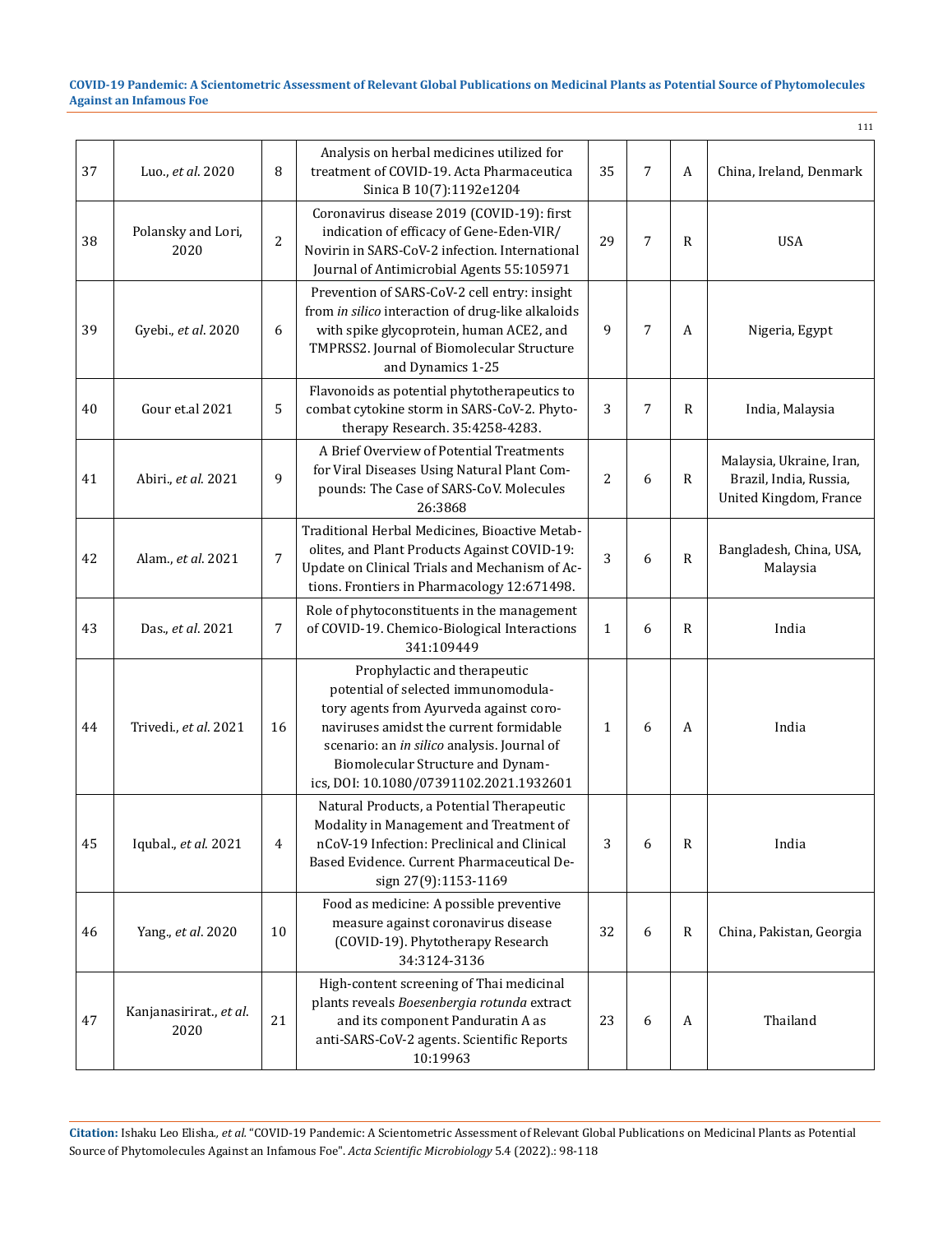112

| 48 | Parida., et al. 2020    | 3  | The natural way forward: Molecular dynamics<br>simulation analysis of phytochemicals from<br>Indian medicinal plants as potential inhibitors<br>of SARS-CoV-2 targets. Phytotherapy<br>Research. 2020;34:3420-3433                                                                                                       | 9            | 6 | A            | India                                      |
|----|-------------------------|----|--------------------------------------------------------------------------------------------------------------------------------------------------------------------------------------------------------------------------------------------------------------------------------------------------------------------------|--------------|---|--------------|--------------------------------------------|
| 49 | Asif., et al. 2020      | 5  | COVID-19 and therapy with essential oils<br>having antiviral, anti-inflammatory, and<br>immunomodulatory properties.<br>Inflammopharmacology (2020) 28:<br>1153-1161                                                                                                                                                     | 42           | 6 | R            | Pakistan, Malaysia                         |
| 50 | Chojnacka., et al. 2020 | 5  | Phytochemicals containing biologically active<br>polyphenols as an effective agent against Covid<br>19-inducing coronavirus. Journal of Functional<br>Foods 73:104146                                                                                                                                                    | 48           | 6 | A            | Poland                                     |
| 51 | Haq., et al 2020        | 9  | Artemisia annua: Trials are needed for CO-<br>VID-19. Phytotherapy Research 34:2423-2424.                                                                                                                                                                                                                                | 24           | 6 | R            | Pakistan                                   |
| 52 | Siddiqui., et al. 2020  | 13 | Plants-Derived Biomolecules as Potent Antivi-<br>ral Phytomedicines: New Insights on Ethno-<br>botanical Evidences against Coronaviruses.<br>Plants 9:1244                                                                                                                                                               | 21           | 6 | $\mathbb{R}$ | Saudi Arabia, India, Ro-<br>mania, Tunisia |
| 53 | Shawky., et al. 2020    | 3  | Potential role of medicinal plants and their<br>constituents in the mitigation of SARS-CoV-2:<br>identifying related therapeutic targets using<br>network pharmacology and molecular<br>docking analyses. RSC Advances<br>10:27961-27983                                                                                 | 19           | 6 | A            | Egypt                                      |
| 54 | Grigore., et al. 2021   | 4  | Herbal medicine, a reliable support in COVID<br>therapy. Journal of Immunoassay and<br>Immunochemistry, 41(6):976-999                                                                                                                                                                                                    | 3            | 6 | R            | Romania                                    |
| 55 | Shree., et al. 2020     | 7  | Targeting COVID-19 (SARS-CoV-2) main<br>protease through active phytochemicals of<br>ayurvedic medicinal plants - Withania<br>somnifera (Ashwagandha), Tinospora<br>cordifolia (Giloy) and Ocimum sanctum (Tulsi)<br>- a molecular docking study. Journal of Biomo-<br>lecular Structure and Dynamics, 40(1):190-<br>203 | 50           | 6 | A            | India                                      |
| 56 | Mishra., et al. 2021    | 4  | Andrographolide: A Herbal-Chemosynthetic<br>Approach for Enhancing Immunity,<br>Combating Viral Infections, and Its<br>Implication on Human Health. Molecules<br>26:7036                                                                                                                                                 | $\mathbf{0}$ | 5 | R            | Czech Republic, Poland                     |
| 57 | Hu., et al. 2021        | 8  | Overview of Viral Pneumonia Associated With<br>Influenza Virus, Respiratory Syncytial Virus,<br>and Coronavirus, and Therapeutics Based on<br>Natural Products of Medicinal Plants.<br>Frontiers in Pharmacology 12:630834.                                                                                              | $\mathbf{0}$ | 5 | R            | China                                      |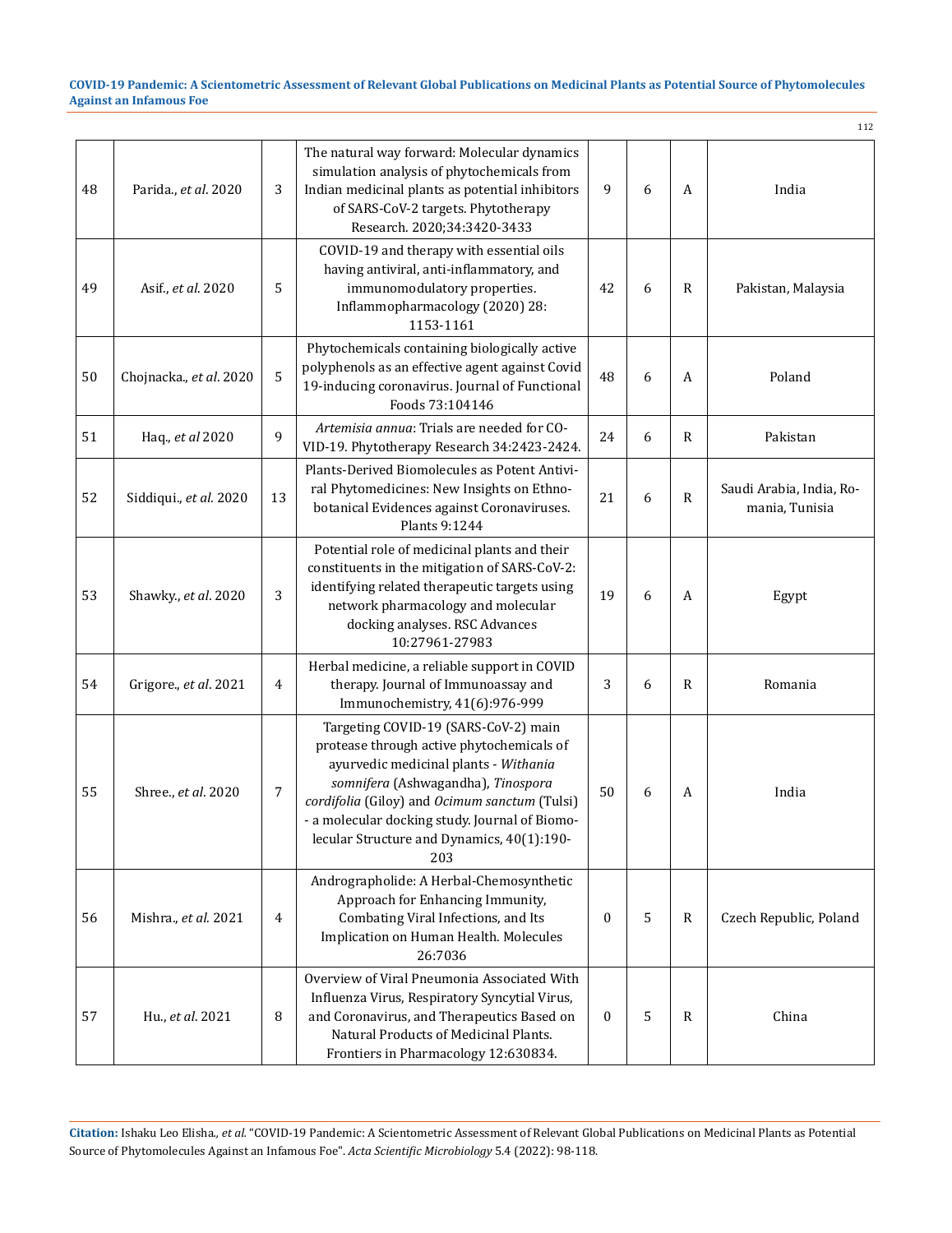|    |                                     |                |                                                                                                                                                                                                                                        |                |   |              | 113                                    |
|----|-------------------------------------|----------------|----------------------------------------------------------------------------------------------------------------------------------------------------------------------------------------------------------------------------------------|----------------|---|--------------|----------------------------------------|
| 58 | Dutta., et al. 2021                 | 14             | Appraisals of the Bangladeshi Medicinal Plant<br>Calotropis gigantea Used by Folk Medicine<br>Practitioners in the Management of COVID-19:<br>A Biochemical and Computational Approach.<br>Frontiers in Molecular Biosciences 8:625391 | $\overline{4}$ | 5 | A            | Bangladesh, Indonesia,<br>Saudi Arabia |
| 59 | Khanna., et al. 2021                | 10             | Herbal immune-boosters: Substantial<br>warriors of pandemic Covid-19 battle.<br>Phytomedicine 85:153361                                                                                                                                | 18             | 5 | $\mathbb{R}$ | India, Ukraine, China,<br>Saudi Arabia |
| 60 | Van de sand., et al.<br>2021        | 11             | Glycyrrhizin Effectively Inhibits SARS-CoV-2<br>Replication by Inhibiting the Viral Main<br>Protease. Viruses 13,609                                                                                                                   | 28             | 5 | A            | Germany                                |
| 61 | Vicidomini., et al. 2021            | 3              | Molecular Basis of the Therapeutical<br>Potential of Clove (Syzygium aromaticum L.)<br>and Clues to Its Anti-COVID-19 Utility. Mol-<br>ecules 26:1880                                                                                  | 15             | 5 | R            | Italy                                  |
| 62 | Khan and Al-Balushi,<br>2021        | 3              | Combating COVID-19: The role of drug repur-<br>posing and medicinal plants. Journal of Infec-<br>tion and Public Health 14:495-503                                                                                                     | 13             | 5 | $\mathbb{R}$ | Oman                                   |
| 63 | Fatima., et al. 2021                | 6              | Herbal approach for the management of<br>C0VID-19: an overview. Drug Metabolism and<br>Personalized Therapy 36(1):1-8                                                                                                                  | 5              | 5 | R            | Saudi Arabia, India, USA               |
| 64 | Boozari and Hos-<br>sainzadeh, 2021 | 2              | Natural products for COVID-19 prevention and<br>treatment regarding to previous<br>coronavirus infections and novel studies. Phy-<br>totherapy Research 35:864-876                                                                     | 34             | 5 | R            | Iran                                   |
| 65 | Liu., et al. 2021                   | 10             | Scutellaria baicalensis extract and baicalein<br>inhibit replication of SARS-CoV-2 and its<br>3C-like protease in vitro. Journal of<br>Enzyme Inhibition and Medicinal Chemistry<br>36(1):497-503                                      | 30             | 5 | A            | China                                  |
| 66 | Lee., et al. 2021                   | $\overline{4}$ | Traditional Chinese herbal medicine at the<br>forefront battle against COVID-19: Clinical<br>experience and scientific basis.<br>Phytomedicine 80: 153337                                                                              | 34             | 5 | A            | China, Germany                         |
| 67 | Muhseen., et al. 2021               | 5              | Promising terpenes as SARS-CoV-2 spike<br>receptor-binding domain (RBD) attachment<br>inhibitors to the human ACE2 receptor: In-<br>tegrated computational approach. Journal of<br>Molecular Liquids 320:114493                        | 34             | 5 | A            | China, Iraq                            |
| 68 | Upadhyay., et al. 2020              | 6              | Evaluation of medicinal herbs as potential<br>therapeutic option against SARS-CoV-2<br>targeting its main protease. Phytotherapy<br>Research 34(12):3411-3419                                                                          | 17             | 5 | A            | India                                  |
| 69 | Signer., et al. 2020                | 12             | In vitro virucidal activity of Echinaforce®, an<br>Echinacea purpurea preparation, against<br>coronaviruses, including common cold corona-<br>virus 229E and SARS-CoV-2. Virology Journal<br>17:136                                    | 24             | 5 | A            | Switzerland                            |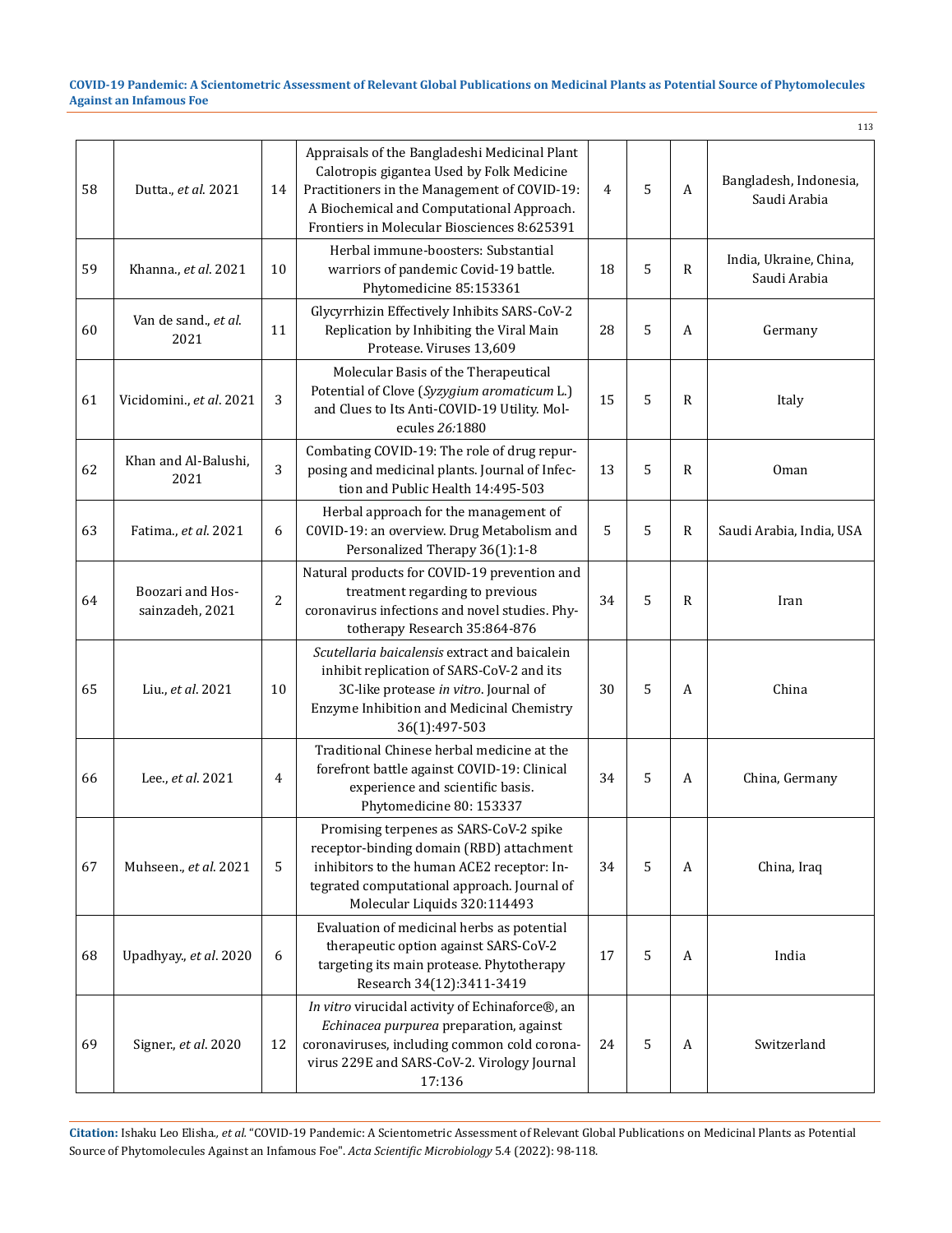|    |                                 |                |                                                                                                                                                                                                   |                  |                |              | 114                                                      |
|----|---------------------------------|----------------|---------------------------------------------------------------------------------------------------------------------------------------------------------------------------------------------------|------------------|----------------|--------------|----------------------------------------------------------|
| 70 | Vardhan and Sahoo,<br>2020      | 2              | In silico ADMET and molecular docking<br>study on searching potential inhibitors from<br>limonoids and triterpenoids for<br>COVID-19. Computers in Biology and<br>Medicine 124:103936             | 42               | 5              | A            | India                                                    |
| 71 | Bhulyan., et al. 2020           | 4              | Plants Metabolites: Possibility of Natural<br>Therapeutics Against the COVID-19 Pandemic.<br>Frontiers in Medicine 7:444                                                                          | 27               | 5              | $\mathbb{R}$ | Bangladesh                                               |
| 72 | Ali and Alharbi, 2020           | 2              | COVID-19: Disease, management, treatment,<br>and social impact. Science of the Total<br>Environment 728:138861                                                                                    | 154              | 5              | A            | Saudi Arabia, India                                      |
| 73 | Zhou and Huang, 2020            | $\overline{c}$ | <b>Current Findings Regarding Natural</b><br>Components With Potential Anti-2019-nCoV<br>Activity. Frontiers in Cell and Developmental<br>Biology 8:589                                           | 9                | 5              | $\mathbb{R}$ | China                                                    |
| 74 | Yang, 2020                      | $\mathbf{1}$   | Use of herbal drugs to treat COVID-19 should<br>be with caution. Lancet 395:1689                                                                                                                  | 32               | 5              | R            | China                                                    |
| 75 | Luo., et al. 2020               | 8              | Treatment efficacy analysis of traditional<br>Chinese medicine for novel coronavirus pneu-<br>monia (COVID-19): an empirical study from<br>Wuhan, Hubei Province, China. China Medicine<br>15:34  | 76               | 5              | A            | Macao, China                                             |
| 76 | Wicaksono and da<br>Silva, 2020 | 2              | Is COVID-19 impacting plant science, and is<br>plant science impacting COVID-19?. Notulae<br>Scientia Biologicae 12(3):769-772                                                                    | 1                | 5              | $\mathbb{R}$ | Indonesia, Japan                                         |
| 77 | Ahmad., et al. 2020             | 3              | An alternative approach to minimize the<br>risk of coronavirus (Covid-19) and similar<br>infections. European Review for Medical and<br>Pharmacological Sciences 4030-4034                        | 28               | 5              | $\mathbb{R}$ | Saudi Arabia                                             |
| 78 | Chandramouli., et al.<br>2021   | 5              | Phytomolecules Repurposed as Covid-19<br>Inhibitors: Opportunity and Challenges.<br>Current Microbiology 78:3620-3633                                                                             | $\mathbf{0}$     | 4              | $\mathbb{R}$ | India, USA                                               |
| 79 | Das., <i>et al.</i> 2021        | 9              | Korean traditional foods as antiviral and<br>respiratory disease prevention and<br>treatments: A detailed review. Trends in Food<br>Science and Technology 116:415-433                            | 2                | 4              | R            | South Korea, Mexico,<br>Portugal, Colombia,<br>Australia |
| 80 | Phumthurn., et al.<br>2021      | 3              | Medicinal Plants Used for Treating Mild<br>Covid-19 Symptoms Among Thai Karen<br>and Hmong. Frontiers in Pharmacology.<br>12:699897.                                                              | $\boldsymbol{0}$ | 4              | A            | Thailand, Denmark                                        |
| 81 | Jezova., et al. 2021            | 5              | Food Enrichment with Glycyrrhiza glabra<br>Extract Suppresses ACE2 mRNA and Protein<br>Expression in Rats-Possible Implications for<br>COVID-19. Nutrients 13:2321.                               | 3                | 4              | A            | Slovakia, Germany, USA                                   |
| 82 | Joshi., et al. 2021             | 7              | Recent efforts for drug identification from<br>phytochemicals against SARS-CoV-2:<br>Exploration of the chemical space to identify<br>druggable leads. Food and Chemical<br>Toxicology 152:112160 | 2                | $\overline{4}$ | $\mathbb{R}$ | India                                                    |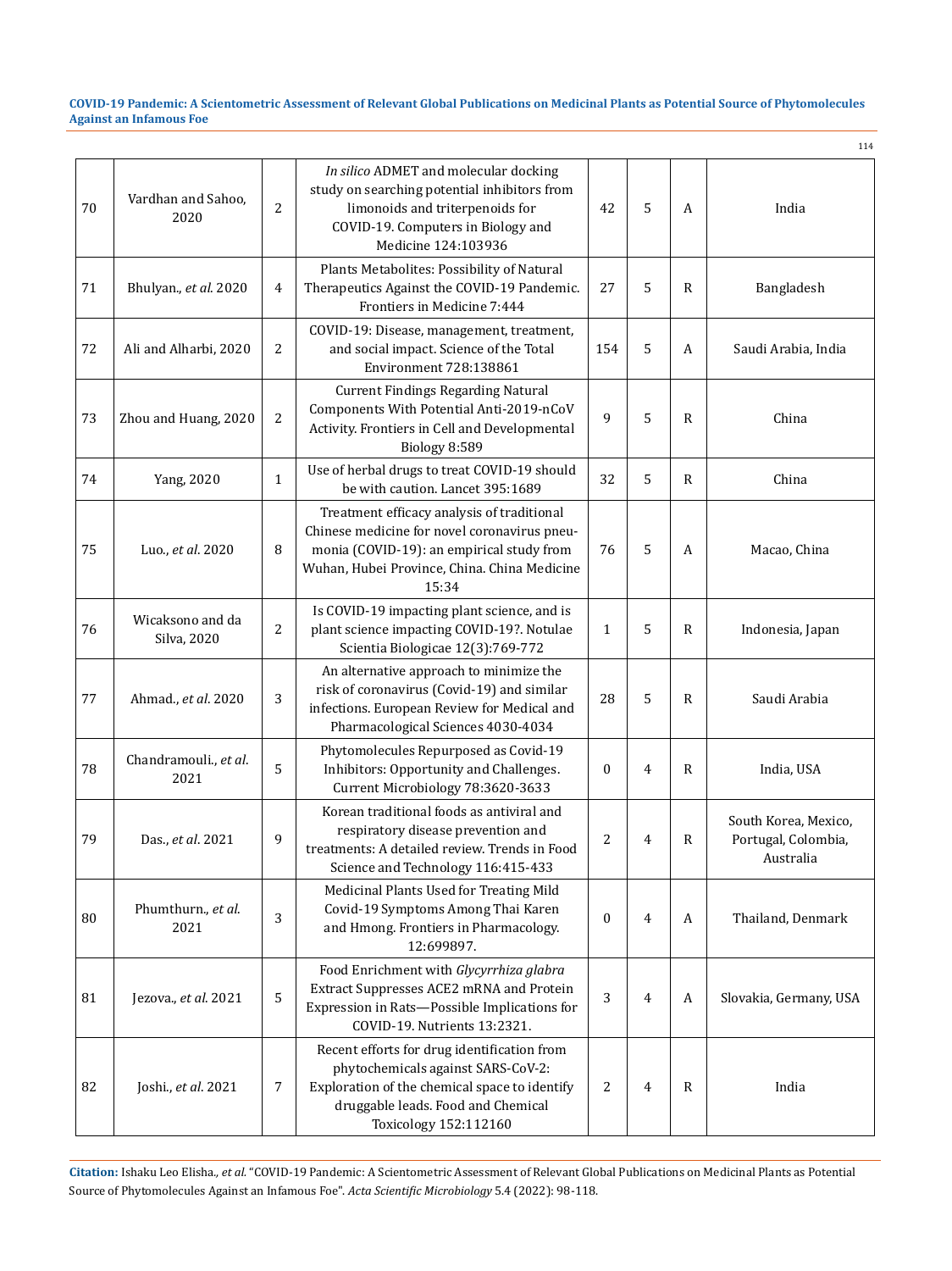|    |                                |                |                                                                                                                                                                                                                                     |    |                |              | 115                               |
|----|--------------------------------|----------------|-------------------------------------------------------------------------------------------------------------------------------------------------------------------------------------------------------------------------------------|----|----------------|--------------|-----------------------------------|
| 83 | Komolafe., et al. 2021         | 7              | Coronavirus Disease 2019 and Herbal<br>Therapy: Pertinent Issues Relating to Toxicity<br>and Standardization of Phytopharmaceuticals.<br>Revista Brasileira de Farmacognosia (2021)<br>31:142-161                                   | 5  | $\overline{4}$ | R            | Nigeria                           |
| 84 | Ahmad., et al. 2021            | 6              | Structure-Based Virtual Screening Identi-<br>fies Multiple Stable Binding Sites at the RecA<br>Domains of SARS-CoV-2 Helicase Enzyme.<br>Molecules 26(5):1446                                                                       | 5  | 4              | A            | Pakistan, United Arab<br>Emirates |
| 85 | Thakkar., et al. 2021          | 3              | Magical bullets from an indigenous Indian<br>medicinal plant Tinospora cordifolia: An in<br>silico approach for the antidote of SARS-CoV-2.<br>Egyptian Journal of Petroleum 30:53-66                                               | 4  | 4              | A            | India                             |
| 86 | Dash., et al. 2021             | 4              | A Scoping Insight on Potential Prophylactics,<br>Vaccines and Therapeutic Weaponry for the<br>Ongoing Novel Coronavirus (COVID-19)<br>Pandemic- A Comprehensive Review.<br>Frontiers in Pharmacology 11:590154                      | 3  | 4              | R            | India                             |
| 87 | Takeda., et al. 2021           | 5              | The SARS-CoV-2-Inactivating Activity of<br>Hydroxytyrosol-Rich Aqueous Olive Pulp<br>Extract (HIDROX®) and Its Use as a Virucidal<br>Cream for Topical Application. Viruses 13, 232                                                 | 8  | $\overline{4}$ | A            | Japan                             |
| 88 | Gowrishankar., et al.<br>2021  | 8              | Promising phytochemicals of traditional<br>Indian herbal steam inhalation therapy to<br>combat COVID-19 - An in silico study. Food and<br>Chemical Toxicology 148:111966                                                            | 13 | 4              | A            | India                             |
| 89 | Remali and Aizat,<br>2021      | 2              | A Review on Plant Bioactive Compounds and<br>Their Modes of Action Against Coronavirus<br>Infection. Frontiers in Pharmacology<br>11:589044                                                                                         | 14 | 4              | $\mathbb{R}$ | Malaysia                          |
| 90 | Balkrishna., et al. 2021       | 7              | Phytometabolite profiling of Coronil, a herbal<br>medicine for COVID-19, its<br>identification by mass-spectroscopy and<br>quality validation on liquid chromatographic<br>platforms. Journal of Separation Science<br>44:4064-4081 | 10 | 4              | A            | India                             |
| 91 | Alagu Lakshmi., et al.<br>2021 | 4              | Ethnomedicines of Indian origin for<br>combating COVID-19 infection by<br>hampering the viral replication: using<br>structure-based drug discovery approach.<br>Journal of Biomolecular Structure and<br>Dynamics 39(13):4594-4609  | 14 | 4              | A            | India                             |
| 92 | Khare., et al. 2020            | $\overline{4}$ | Current approaches for target-specific<br>drug discovery using natural compounds<br>against SARS-CoV-2 infection. Virus Research<br>290:198169                                                                                      | 12 | 4              | R            | India                             |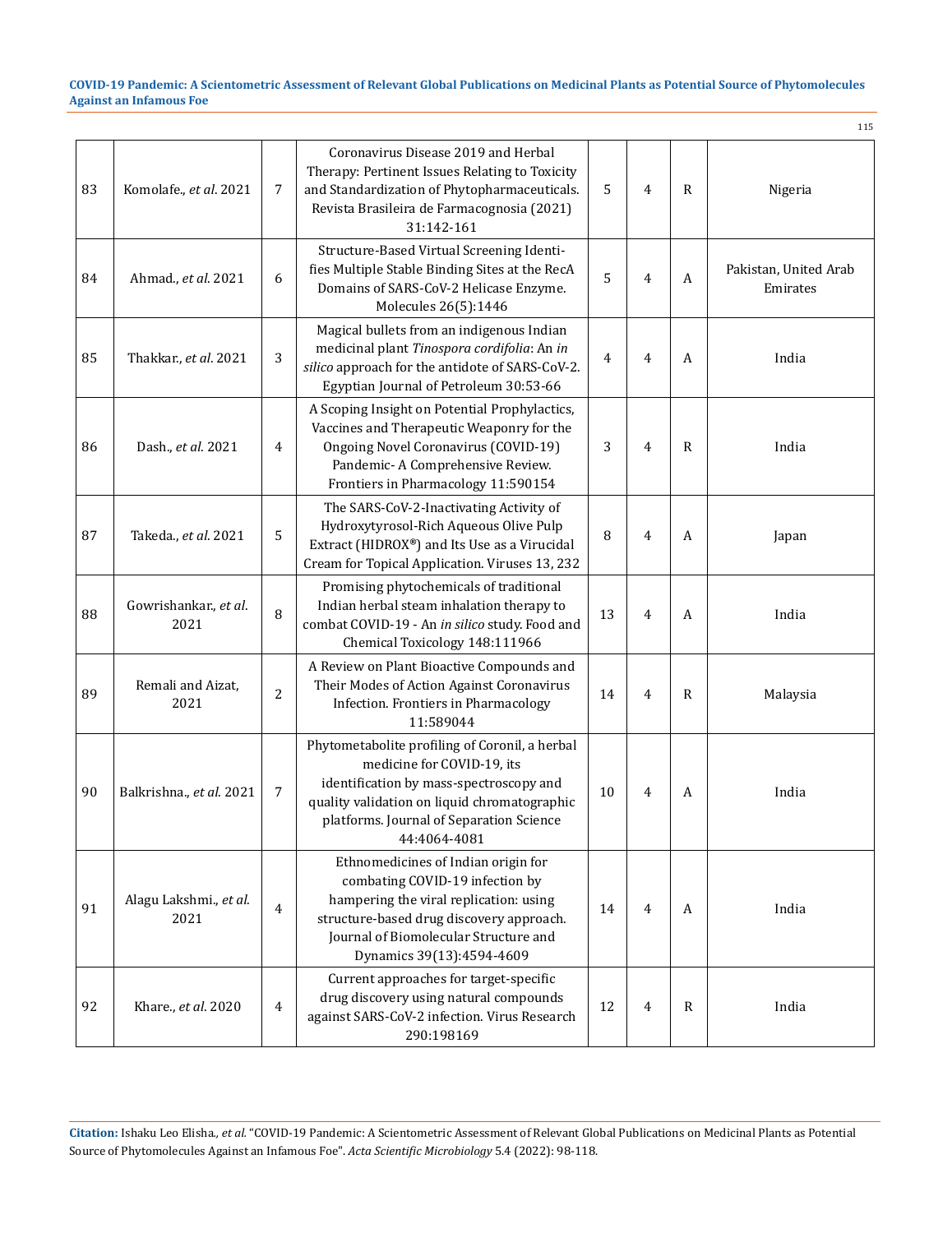|     |                               |                |                                                                                                                                                                            |    |                |              | 116                 |
|-----|-------------------------------|----------------|----------------------------------------------------------------------------------------------------------------------------------------------------------------------------|----|----------------|--------------|---------------------|
| 93  | Divya., et al. 2020           | 5              | South Indian medicinal plants can combat<br>deadly viruses along with COVID-19? - A re-<br>view. Microbial Pathogenesis 148:104277                                         | 19 | 4              | $\mathsf{R}$ | India, China, Chile |
| 94  | Zaki., et al. 2020            | $\overline{4}$ | Molecular docking reveals the potential of Cleome<br>amblyocarpa isolated compounds to inhibit<br>COVID-19 virus main protease. New Journal of<br>Chemistry 44:16752-16758 | 30 | $\overline{4}$ | A            | Egypt               |
| 95  | Rahman, 2020                  | $\mathbf{1}$   | Potential benefits of combination of<br>Nigella sativa and Zn supplements to treat CO-<br>VID-19. Journal of Herbal Medicine 23:100382                                     | 19 | $\overline{4}$ | $\mathbb{R}$ | Malaysia            |
| 96  | Oladele., et al. 2020         | 8              | A systematic review on COVID-19 pandemic<br>with special emphasis on curative potentials<br>of Nigeria based medicinal plants. Heliyon<br>6:e04897                         | 12 | 4              | $\mathsf{R}$ | Nigeria, Argentina  |
| 97  | Prasad., et al. 2020          | 3              | Synergistic antiviral effects against<br>SARS-CoV-2 by plant-based molecules. Plant<br>Cell Reports (2020) 39:1109-1114                                                    | 22 | $\overline{4}$ | $\mathsf{R}$ | India               |
| 98  | Ren., et al. 2020             | 18             | Identifying potential treatments of<br>COVID-19 from Traditional Chinese<br>Medicine (TCM) by using a data-driven<br>approach. Journal of Ethnopharmacology<br>258:112932  | 45 | $\overline{4}$ | A            | China               |
| 99  | Rajkumar, 2020                | $\mathbf{1}$   | Ayurveda and COVID-19: Where<br>psychoneuroimmunology and the meaning<br>response meet. Brain, Behavior, and<br>Immunity 87:8-9                                            | 38 | $\overline{4}$ | $\mathbb{R}$ | India               |
| 100 | Boukhatem and<br>Setzer, 2020 | $\overline{c}$ | Aromatic Herbs, Medicinal Plant-Derived<br>Essential Oils, and Phytochemical Extracts as<br>Potential Therapies for Coronaviruses: Future<br>Perspectives. Plants 9:800    | 35 | $\overline{4}$ | $\mathsf{R}$ | Algeria, USA        |

**Table S2**: The 100 most relevant documents on medicinal plants and related research endeavours in finding the cure or prevention for COVID-19 (SARS-CoV-2) infections globally.

#, A - Number of Authors; TC: Total Citation; DT: Document Type; A: Full Research Article; R: Review Article; CC: Contributing countrie.

predictive values against SARS-CoV-2 entry into host cells and inhibition of viral replications.

## **Conclusion and Recommendations**

The COVID-19 pandemic has not yet abated even with the ongoing vaccinations. Recent outbreaks of variant strains makes this scientometric assessment pertinent. The present study analysed and summarised relevant publications on the potential use of medicinal plants and other natural products as remedies for COVID-19 infections using VOSviewer. Performance assessment of various bibliometric indicators provided insights into research areas that will need improvement. Findings from this study indicated that ninety-eight (98) countries participated in the 830 publications. We observed high international institutional collaborative efforts, especially amongst the developed and developing countries. A wide range of expertise was observed amongst the various institutions which ranged from antiviral activity screening, anti-inflammatory assays, immunomodulatory assays, *in vitro* and *in vivo* pharmaco-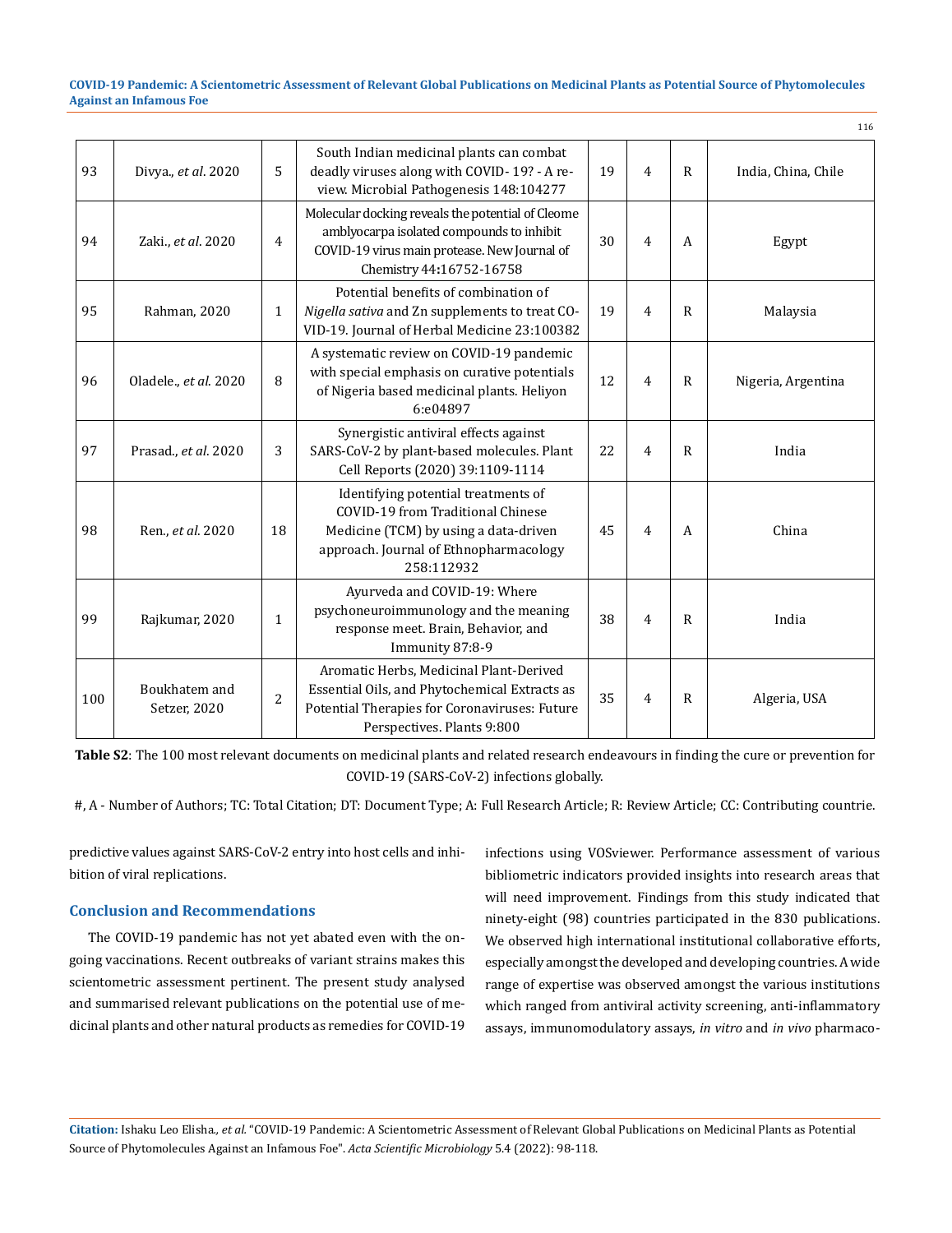logical research, computational investigations (molecular docking and molecular dynamics). Multidisciplinary collaborations enhance the output and quality of research finding, and increases the chances of translating findings for public benefits. Because of the devastations of SARS-CoV-2 infections we observed a paradigm shift from amassing publications in databases for the sake of academic promotions and other accolades to a quick web based review of literatures for the purpose of identifying herbal remedies against COVID-19. Howbeit, huge successes were recorded in a short time. If researchers globally could adopt these methods to find solutions to other ailments that have ravaged humanity, many drugs or supplements would be development that could improve public health and standard of living.

The first classification publications in this study could best be described as review of literatures. This we have already highlighted. Online databases provided vital information to scientist on the way forward against the 'unseen foe'. We also observed increase in searches from the documents of ancient traditional medical practices such as Ayurveda and Traditional Chinese Medicine. Other traditional herbal pharmacopoeia and traditional knowledge systems were used. There was an increase in the formulation of polyherbal remedies from India and China during the period under review. The second category of this study is described as *in silico* studies. Under this section we observed a high use of computational techniques such as molecular docking and molecular dynamics to determine and predict the mechanism of action, safety and the potential of converting plant extracts or specialised metabolites into anti-COVID drugs.

Some medicinal plants with appreciable therapeutic potentials against COVID-19 infections include *Allium sativum*, *Artemisia annua*, *Azadirachta indica*, *Ocimum sanctum*, *Tinospora cordifolia* and *Withania somnifera*. Some phytocompounds with high publication visibility include kaempferol, emodin, curcumin, artemisinin, catechin, ursolic acid, luteolin, myricetin and rutin. Lastly, *in silico* investigations as a vital component of medicinal plant research has helped identify many natural compounds with the potential of targeting SARS-CoV-2. However, further *in vitro* and *in vivo* studies are recommended to validate the potential of these natural compounds in the mitigation of SARS-CoV-2. Specific preclinical and clinical trials to evaluate the effects of herbal immunoregulators need more attention. Medicinal plants remain an important source for finding and developing remedies against COVID-19. Policy makers and funding agencies should invest more in this regard

### **Funding Statement**

This research did not receive any specific grant from funding agencies in the public, commercial, or not-for-profit sectors.

### **Data Availability Statement**

Data included in article/supplementary material/referenced in article.

### **Declaration of Interest's Statement**

The authors declare no conflict of interest.

### **Additional Information**

No additional information is available for this paper.

Supplementary Table 1 (Table S1). The top 20 institutions that published papers in medicinal plants and related research for the prevention or cure of COVID-19 (SARS-CoV-2) infections globally, retrieved from Scopus database

#### **Bibliography**

- 1. Sapra L., *et al*[. "Phytotherapy for treatment of cytokine storm](https://www.fbscience.com/Landmark/articles/10.52586/4924)  in COVID-19". *[Frontiers in Biomedicine](https://www.fbscience.com/Landmark/articles/10.52586/4924)* 5 (2021): 51-75.
- 2. [Ludwig S and Zarbock A. "Coronaviruses and SARS-CoV-2:](https://journals.lww.com/anesthesia-analgesia/fulltext/2020/07000/coronaviruses_and_sars_cov_2__a_brief_overview.14.aspx)  A Brief Overview". *[Anesthesia and Analgesia](https://journals.lww.com/anesthesia-analgesia/fulltext/2020/07000/coronaviruses_and_sars_cov_2__a_brief_overview.14.aspx)* Special article [\(2020\): 93-96.](https://journals.lww.com/anesthesia-analgesia/fulltext/2020/07000/coronaviruses_and_sars_cov_2__a_brief_overview.14.aspx)
- 3. Liskova A., *et al*[. "Flavonoids against the SARS-CoV-2 induced](https://www.sciencedirect.com/science/article/pii/S0753332221002158)  inflammatory storm". *[Biomedicine and Pharmacotherapy](https://www.sciencedirect.com/science/article/pii/S0753332221002158)* 138 [\(2021\): 111430.](https://www.sciencedirect.com/science/article/pii/S0753332221002158)
- 4. Lim XY., *et al.* ["Medicinal Plants in COVID-19: potential and](https://www.frontiersin.org/articles/10.3389/fphar.2021.611408/full)  limitations". *[Frontiers in Pharmacology](https://www.frontiersin.org/articles/10.3389/fphar.2021.611408/full)* 12 (2021): 1-8.
- 5. Nugraha RV., *et al*[. "Traditional herbal medicine candidates as](https://www.hindawi.com/journals/ecam/2020/2560645/)  [complementary treatments for COVID-19: A review of their](https://www.hindawi.com/journals/ecam/2020/2560645/)  mechanisms, pros and cons". *[Evidence-based Complementary](https://www.hindawi.com/journals/ecam/2020/2560645/)  [and Alternative Medicine](https://www.hindawi.com/journals/ecam/2020/2560645/)* (2020): 2560645.
- 6. Khadka D., *et al*[. "The use of medicinal plants to prevent CO-](https://ethnobiomed.biomedcentral.com/articles/10.1186/s13002-021-00449-w)VID-19 in Nepal". *[Journal of Ethnobiology and Ethnomedicine](https://ethnobiomed.biomedcentral.com/articles/10.1186/s13002-021-00449-w)*  [17 \(2021\): 26.](https://ethnobiomed.biomedcentral.com/articles/10.1186/s13002-021-00449-w)

**Citation:** Ishaku Leo Elisha*., et al.* "COVID-19 Pandemic: A Scientometric Assessment of Relevant Global Publications on Medicinal Plants as Potential Source of Phytomolecules Against an Infamous Foe". *Acta Scientific Microbiology* 5.4 (2022): 98-118.

117